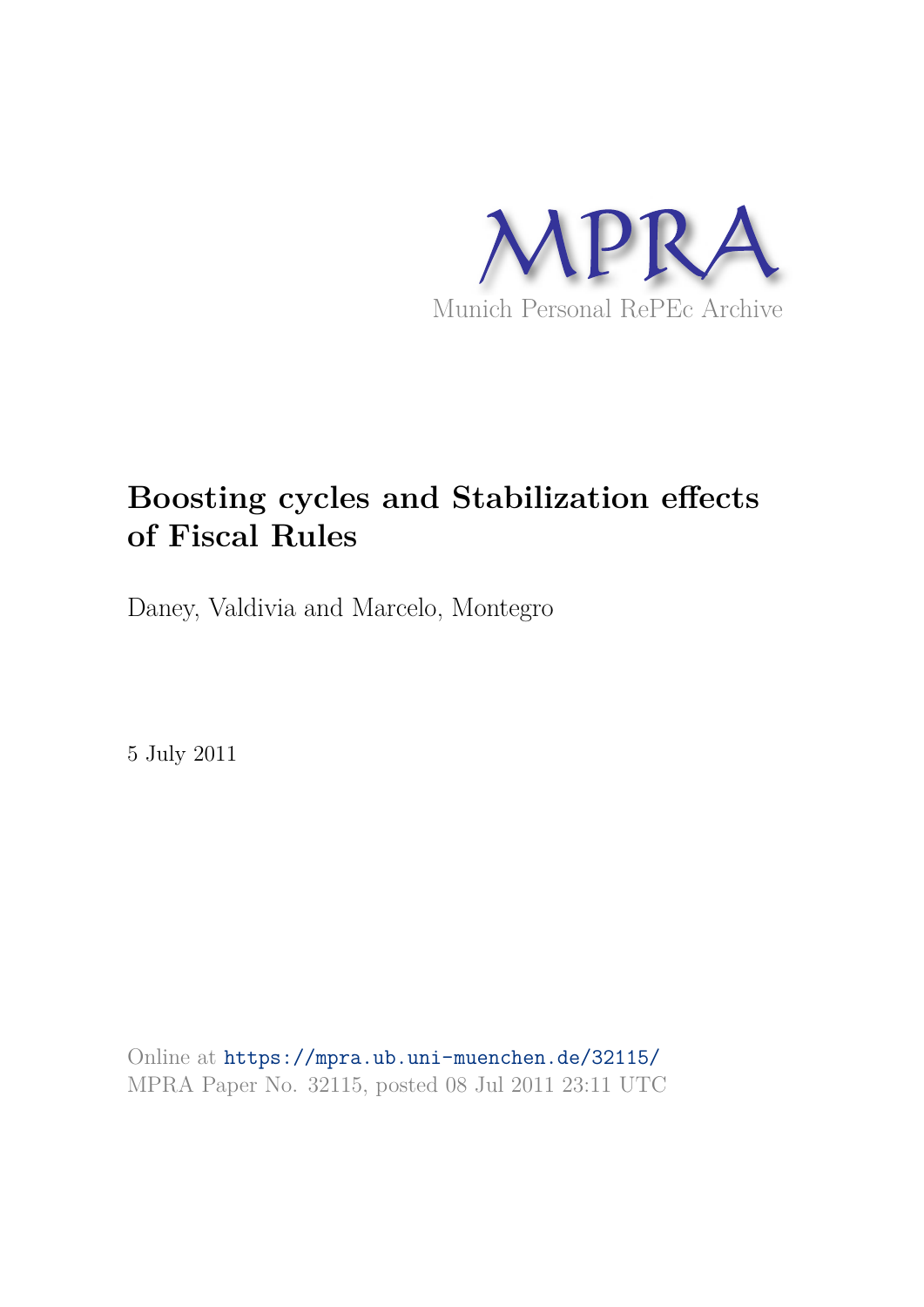# **Boosting cycles and Stabilization effects** of Fiscal Rules

By

**Daney D. Valdivia** 

Marcelo A. Montenearo<sup>1</sup>

#### **Abstract**

The dynamic and the structure of the economy determine the effects of political economy shocks, fiscal and monetary policy. Based on a DSGE model and stylized facts for small open economy, we evaluate the effects of fiscal consumption tax shocks on the presence of two fiscal rules in the periods of 1990 to 2000 and 2001 to 2010. The two rules are based on: first, taxes adjust according to the debt level and government expenditures; and second, balanced budget where taxes adjust every time in order to preserve the equilibrium in the fiscal budget. Results show that after the fiscal shock hits the economy, the first fiscal rule has mayor stabilization effects on the economy than the second one, around 50%, and the GPD react greater than in the second period, 0.02%.

#### **JEL: E32, E62**

## Keywords: Government expenditure, fiscal rule, pass - through, rule-of- thumb households

<sup>&</sup>lt;sup>1</sup> Daney D. Valdivia, professor of macroeconomics at Military School Engineering and senior analyst at Central Bank of Bolivia: daney.valdivia@yahoo.com, dvaldivia@bcb.gob.bo; and Marcelo A. Montenegro, Chief of a Fiscal Analysis Network: marcelo.montenegro@economiayfinanzas.gob.bo, montenegro mzx@yahoo.es

The authors are solely responsible for the opinions herein and not compromise institutional views where they work

We thank Lilian Loayza for help with the edition and technical assistance.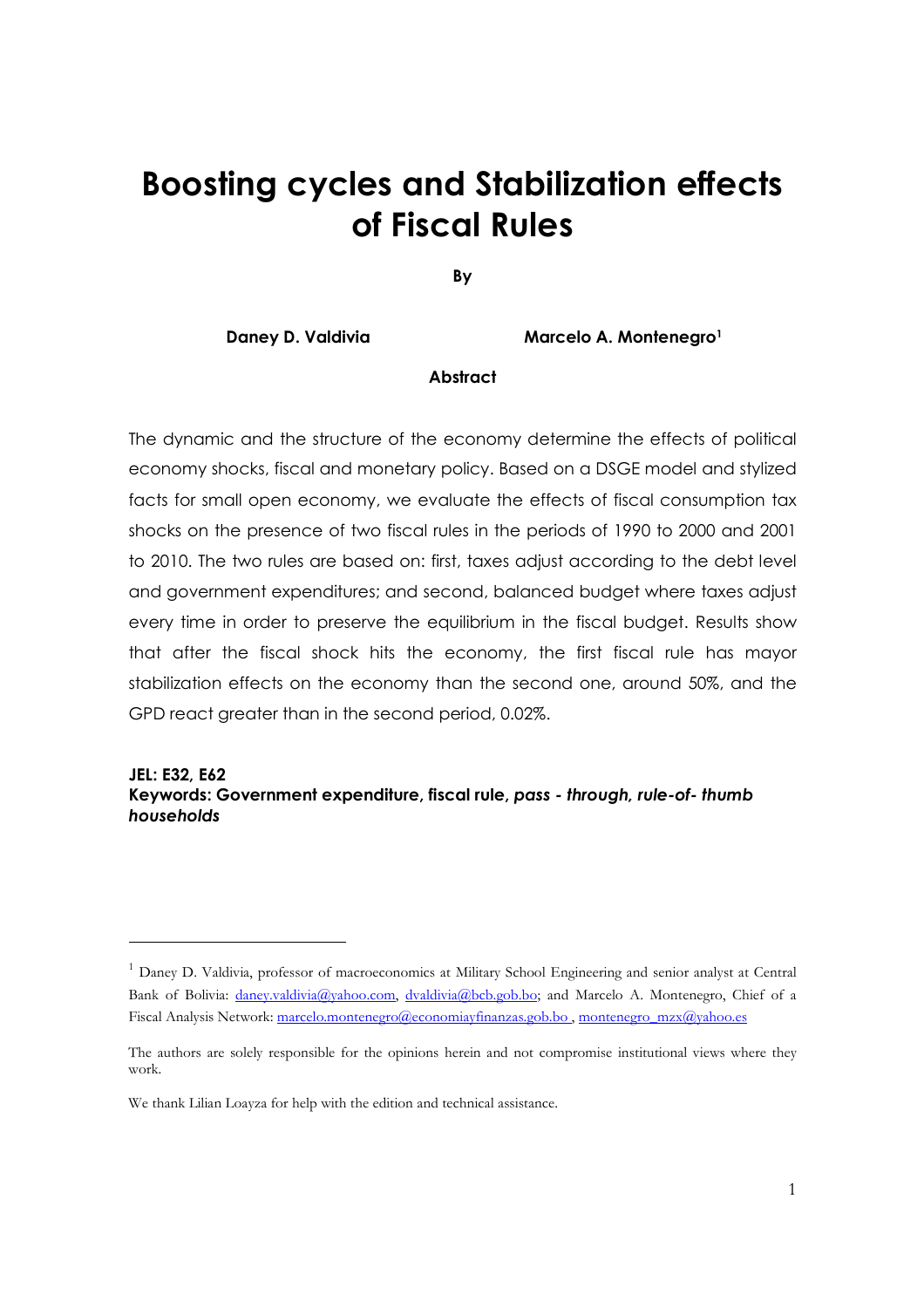#### 1. Introduction

During the last economic downturn governments around the world have taken extraordinary fiscal measures in order to stimulate their economies and boost the aggregate demand, limiting job losses and easing negative effects of business cycles. In this sense, one of the central issues of Policy Makers is to review the Fiscal Policy effects on the economy and how it can contribute to the growth economy in the context where it is impossible to design a correct fiscal policy that meets all possible requirements: i) achieving low borrowing cost, ii) avoiding deficit bias, iii) smoothing the economic cycle and iv) stimulating government investment.

During the nineties fiscal deficits were around -3.72%, in the period 2000 to 2010 the deficits were in the order of 2.13% and finally between 2006 to 2010 fiscal surpluses were around 2.8%. The positive environment induced increments on fiscal expenditure and poses the question about its effectiveness on the economy. Besides, we test how the economy responds against to consumption tax shock in the context of two fiscal rules.

This paper seeks to investigate, review and analyze the fiscal expenditure and consumption tax shocks effects and the stabilization properties of fiscal rules in Bolivia's. Since Bolivia doesn't have any fiscal rule; we impose to the model structure fiscal rules and simulate them using a dynamic stochastic general equilibrium (DSGE) model with the New Keynesian macroeconomic vintage for a small open economy (SOE) adding different types of shocks to assess the whole response of the economy.

In line with Kocherlacota (2010) and Galí et. al. (2007), the paper builds a DSGE model. The paper introduces consumption heterogeneity (rule - of - thumb), market imperfections, and sticky prices following the Calvo mechanism and applies different types of fiscal rules. First, as in Galí et. al. (2007), taxes are endogenous and move in response to government expenditure and debt level. In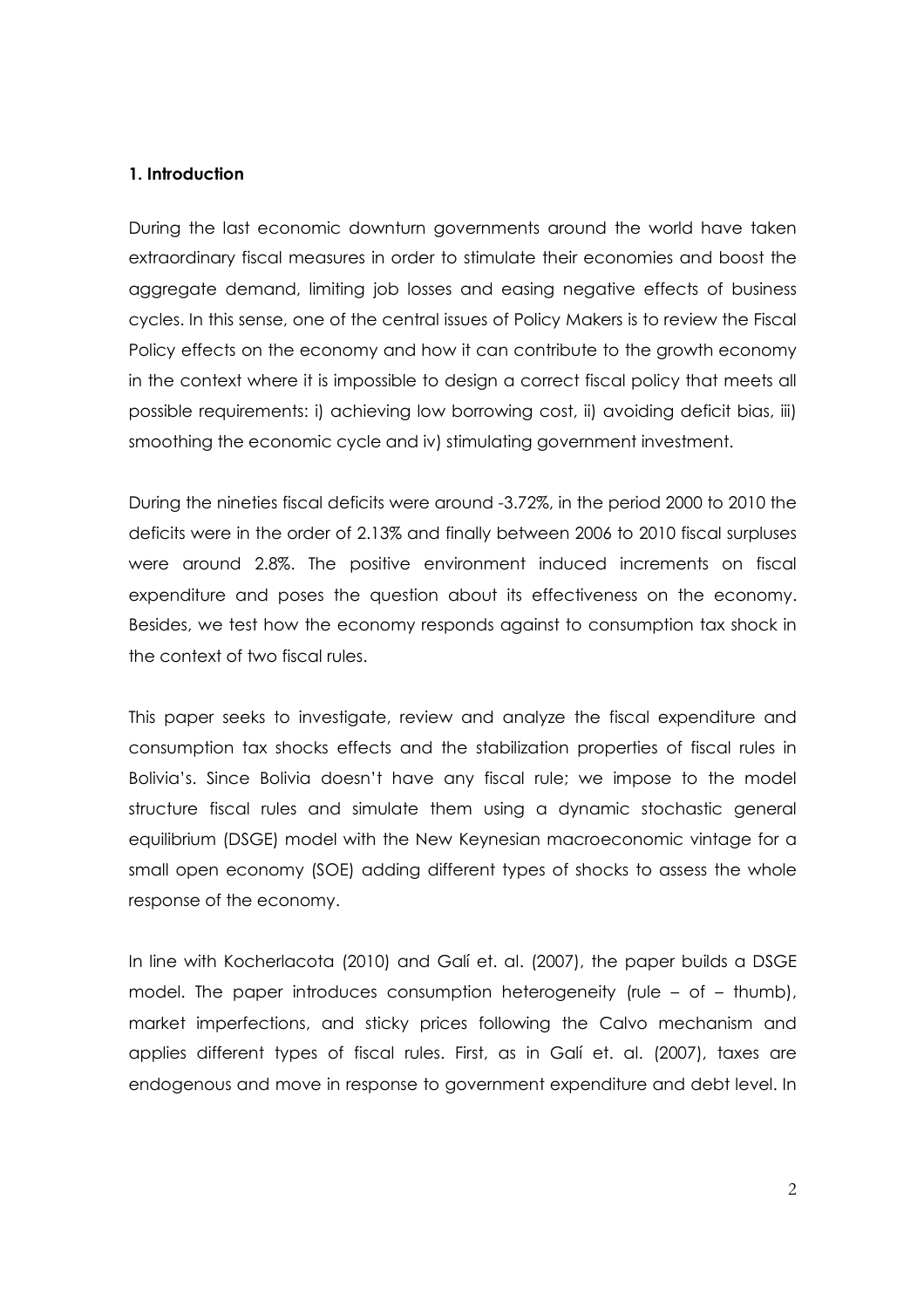the second rule, we have a balanced budget in every period where taxes react every period in two cohorts, 1990 to 2000 and 2001 to 2010.

In particular, we modified the principal benchmark in order to find more relations that allow us explain the Bolivia's economy since it is a small dollarized open economy (SDOE). In order to simplify the external effects we use the Hybrid New Keynesian Phillips Curve. Based on Balakrishnan and López Salido (2002) we modified the production function and its factor structure so as to put in and assess the pass – through to the economy.

Monetary Policy in Bolivia doesn't have traditional instruments to shock the economy, like an interest rate rule (Taylor Rule), but we use open market operations interest rate as proxy and applied it on the rule proposed in Schmidt -Hebbel and Tapia (2002) and Caputo et. al. (2006). Interest rate not only reacts to the inflation and output deviations, but also to interest rate lags (rigidities) and changes in nominal exchange rate.

Results and simulations were reached using DYNARE routine, but first the model must be log - linearized. The calibration of deep parameters is used for Bolivia's economy was design for the two periods contemporaneous ones common in literature that help us explain the behavior in other developing economies.

The application of two fiscal rules are compared to model without a fiscal rule, so the canonical model allow us to assess the true multiplier effect of fiscal and tax shocks on fundamental macroeconomic variables for the economy.

In the nineties, fiscal shock produces an increase in total consumption in 0.5% explained by a positive increase in the rule - of - thumb households. However, a fiscal shock generates pressures on inflation through the cost channel; so, interest rate respond against fiscal pressures on inflation restrained pressures on inflation. In the first period, results show that first fiscal rule has greater stabilization properties than the second in the presence of the two shocks.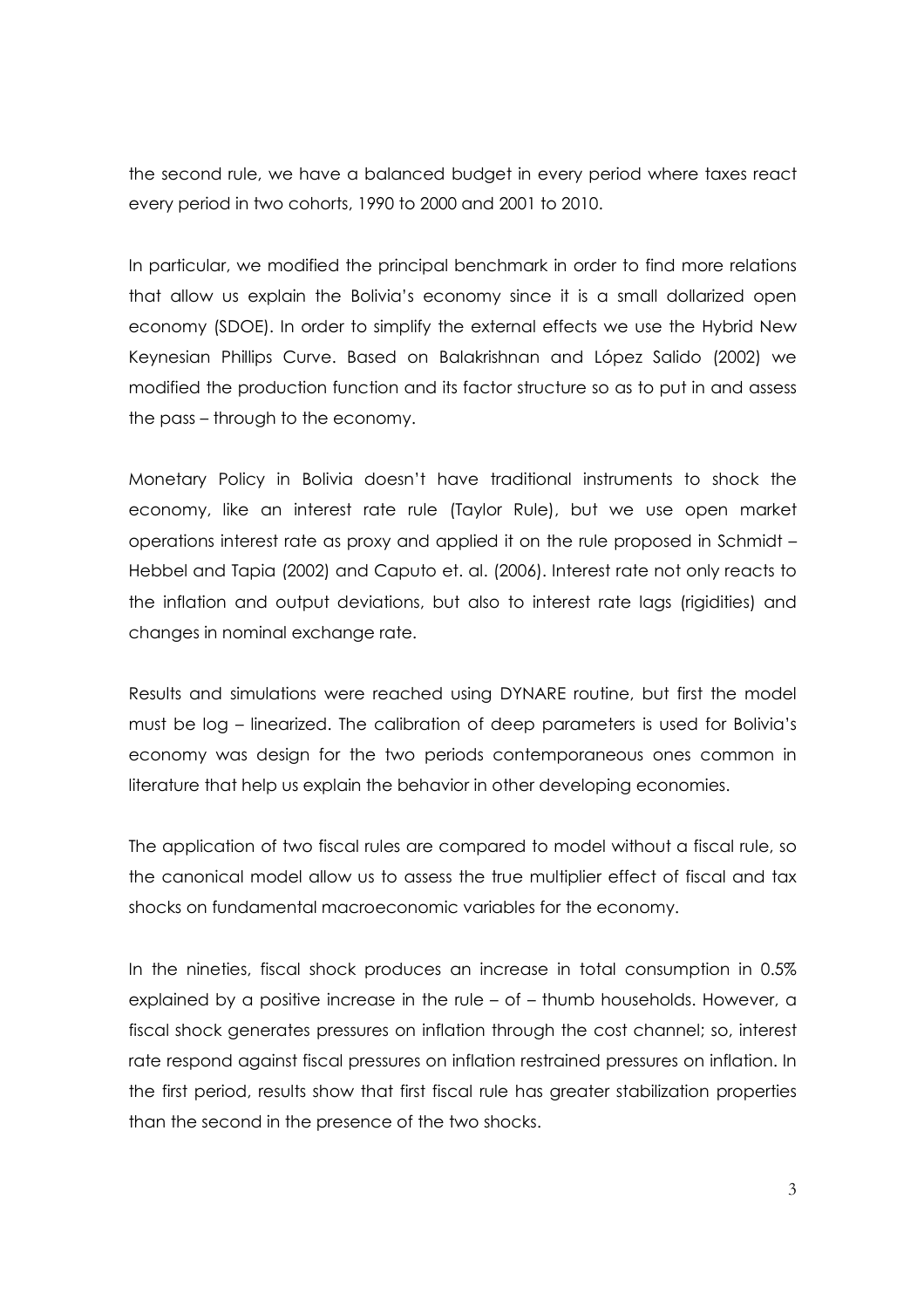During de period 2000 – 2010, the effects of fiscal shock is greater than in the nineties, consumption and GDP reacts greater, implying that in this period the dynamics of aggregate demand responds positively to fiscal impulses, 0.02%. On the same way, the first fiscal rule stabilize the economy more than the second.

The model structure and the cohorts allow us to assess the effects of the fiscal shock on the other variables. It produces nominal exchange rate mix results and real exchange rate appreciation. On the other hand, risk premium and tax pressure increases in presence of first fiscal shock

The paper is organized as follows: section 2, reviews literature about fiscal expenditure effects and other economies experience: section 3, develop the model methodology; section 4, describes data and calibration; section 5, shows fiscal shock effects under the two fiscal rules, and finally section 6, concludes and give new future investigation guidelines

# 2. Literature review

Empirical evidence on the fiscal rules effects on the economy in the new macroeconomic vintage, called newkeynesian, are fewer. Valdivia and Montenegro (2008) shows that in the presence of fiscal rule, fiscal shock effect on prices are moderate, Machicado et. al (2010) evaluate the effects of public expenditure policy in Bolivia and if it is enough for economic growth - without any fiscal rule -. But the model calibration was in base of a specific year. Then, empirical papers and investigation in this way are restricted to other economies.

Traditionally, fiscal rules are designed to reduce the level of debt or at least to prevent the debt/GDP ratio increasing further in each economic cycle. In the case of EMU countries, fiscal consolidations were forced by the Maastricht Treaty and the Stability and Growth Pact, Ballabriga and Mongay (2002) or Gali and Perotti (2003). Their results confirm that before the Maastricht Treaty the primary budget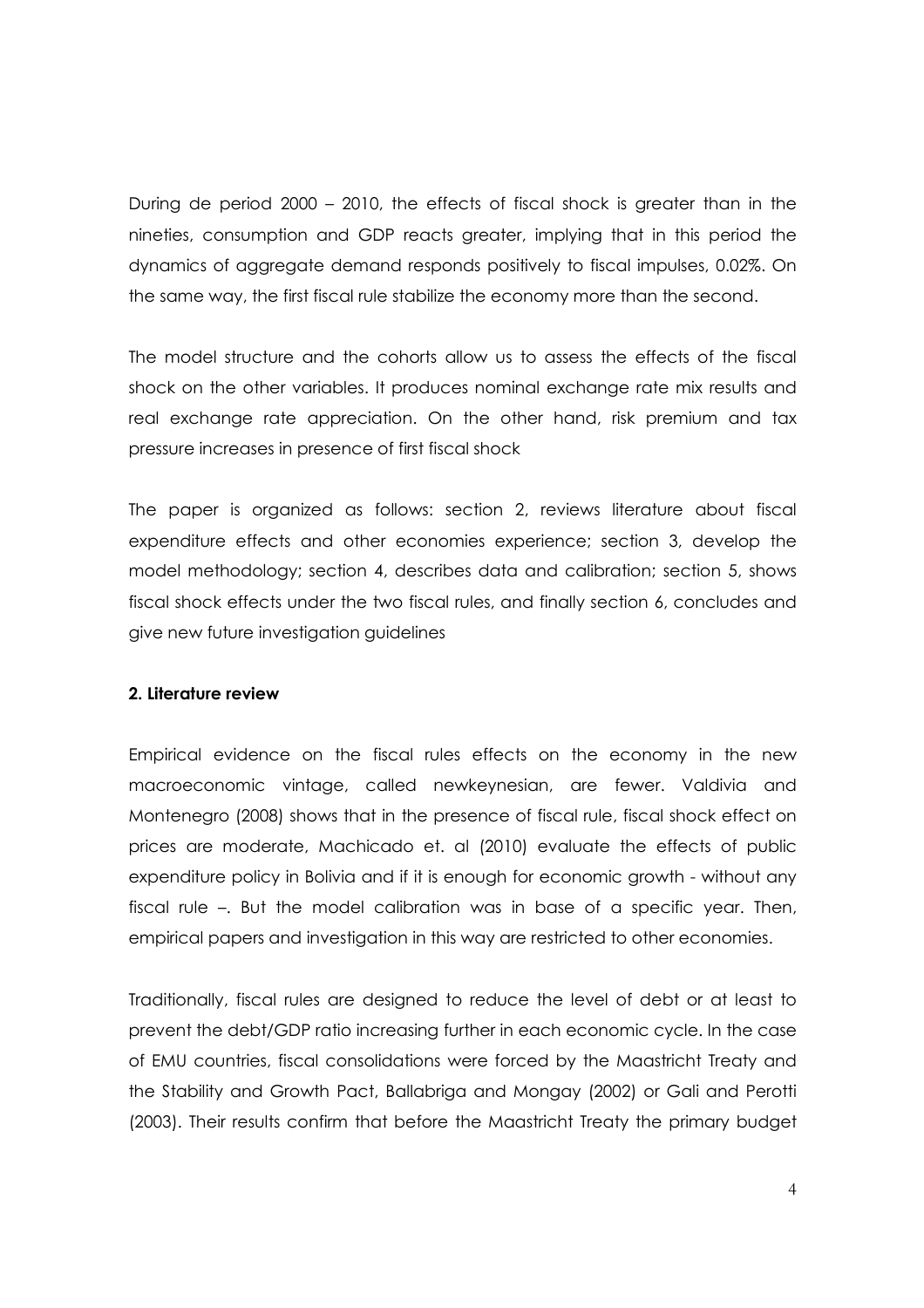balance showed little correlation with the output gap, but correlation is positive and statistically significant in the consolidation period; secondly, the response of the primary budget surplus to the lagged debt to trend GDP ratio is more than three times larger in the consolidation period than in the pre-Maastricht one.

Empirical evidence of fiscal rules are find Australia, Canada, Germany, New Zeeland, Spain, United States, European Union, table 1.

| Table 1                           |  |
|-----------------------------------|--|
| <b>International Fiscal Rules</b> |  |

Australia: A Charter for Budget Honesty requires the government to 'spell out its objectives and targets', but is not henrine

Canada: There are no legislated rules, but the government had a 'balanced budget or better' policy from 1998. Germany: The Domestic Stability Pact contains a version of the UK's golden rule, requiring that the budget deficit does not exceed investment. It is not enforced.

New Zealand: A non-binding rule that debt and net worth be maintained at a 'prudent' level and operating surpluses be run over a 'reasonable' period of time. The government of the day sets its own numerical targets, without enforcement.

Spain: The 2004 Fiscal Stability Law requires that accounts at all levels of government show a surplus.

United States: From 1990 to 2002, the Budget Enforcement Act required that legislated changes to revenues or mandatory spending programmes be budget neutral over a five year time-frame.

European Union: The Stability and Growth Pact requires EU members to aim for a debt-to-GDP ratio of 60 per cent and keep annual deficits below 3 per cent of GDP, or face an 'excessive deficit procedure' with the potential for fines to be levied for the repeated breach of the rules. However, the 3 per cent target can be avoided in exceptional circumstances', the definition of which was substantially widened in 2004 after several countries breached it without real sanction. A number of countries, like Italy and Belgium, have never come close to meeting the 60 per cent debt ratio.

Source: Murray and Wilkes (2009)

The negative response of the consumption against an increase in government spending is insufficient; this result can be obtained in Ricardian RBC models or as in the neoclassic model predictions, Christiano and Eichenbaum (2002), and Fatás and Mihov (2001, FM).

Therefore most of the evidence is concentrated in VAR models. Blanchard and Perotti (2002, BP) and FM (2001) found that, against to neoclassical models, in response to a fiscal expenditure shock consumption increases, but in different degrees. Besides, investment doesn't have a unique response: in the first case, investment falls in great magnitude; and, in the second one, investment increases insignificantly.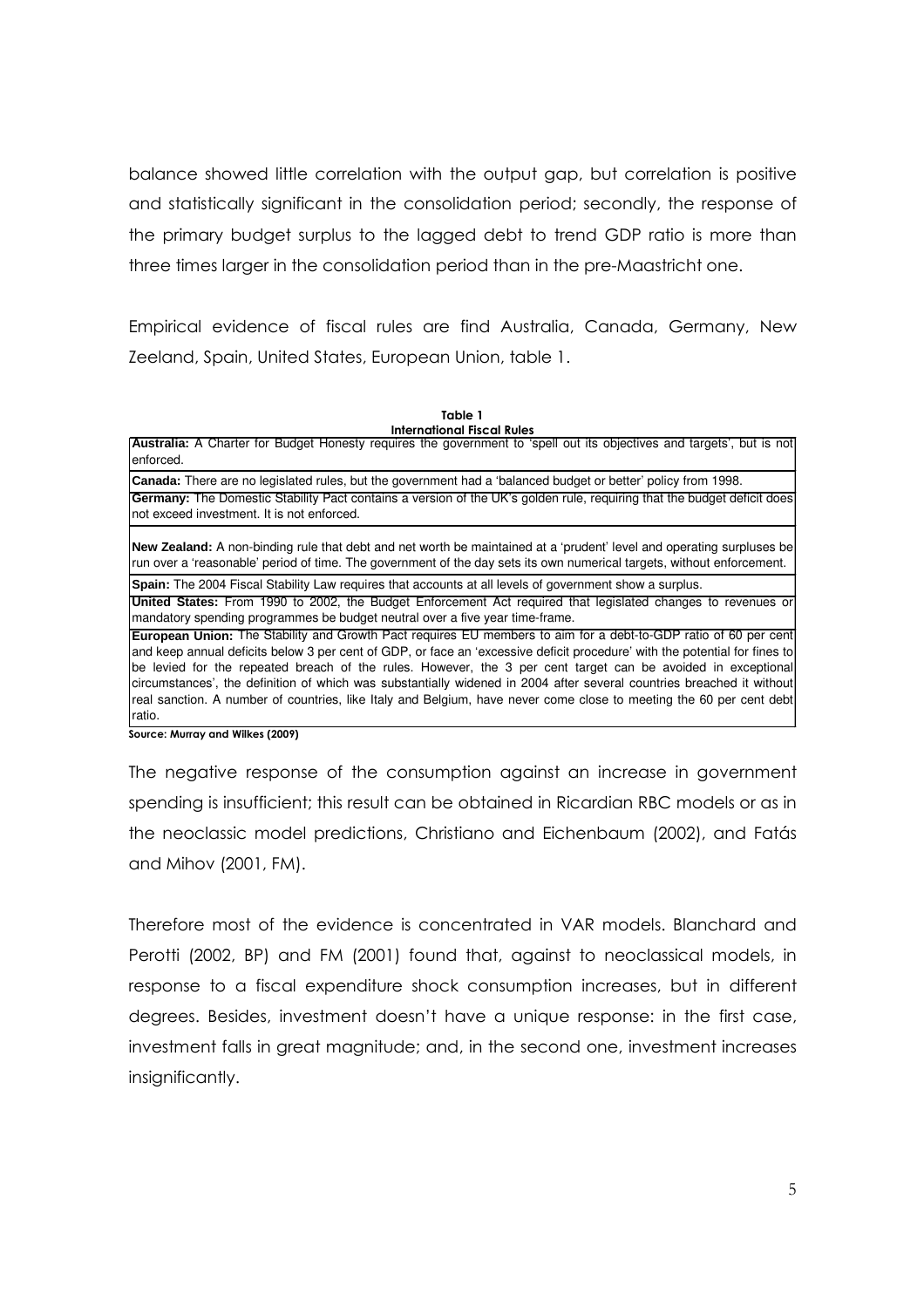Using United States quarterly data Galí et al (2007) shows when an increase in government spending is significantly it produces a persistent increase in output and at the same time a persistent increase in consumption<sup>2</sup>, working hours and real wage increases; and in the short run investment falls but in the medium it improves, but not significantly, finally deficit increases.

Mountford y Uhlig (2004), Burnside et al (2003) find that in response to a fiscal shock, consumption responses weakly and not significantly. Additionally, Alesina and Ardagna (1998) show that during periods of fiscal consolidation, forecast of the neoclassical model were good; so, fiscal spending reduction yields positive movements in consumption and output.

# 3. Model Methodology

The model is based on Gali et. al. (2007), we model a small open economy (SOE) in order to introduce the Bolivia's economy characteristics.

# 3.1 Households

Newkeynesian models with rule - of - thumb households, includes myopic or lack of credit, it helps us to explain positive movements in total consumption against business cycle models with full ricardian agents or neoclassical models. Rule - of thumb households only consume the product of their work, they have fear to save (asset accumulation) and ignore intertemporal consumption. On the other hand, ricardian households or optimizers have assets and access to the capital market and receive benefits of the firms.

The coexistence of these two types of agent allows us to explain the positive movement of total consumption in response to a fiscal shock.

 $\frac{2}{3}$  This output is explained because of the introductions of rule – of – thumb consumers in the canonical structure of the model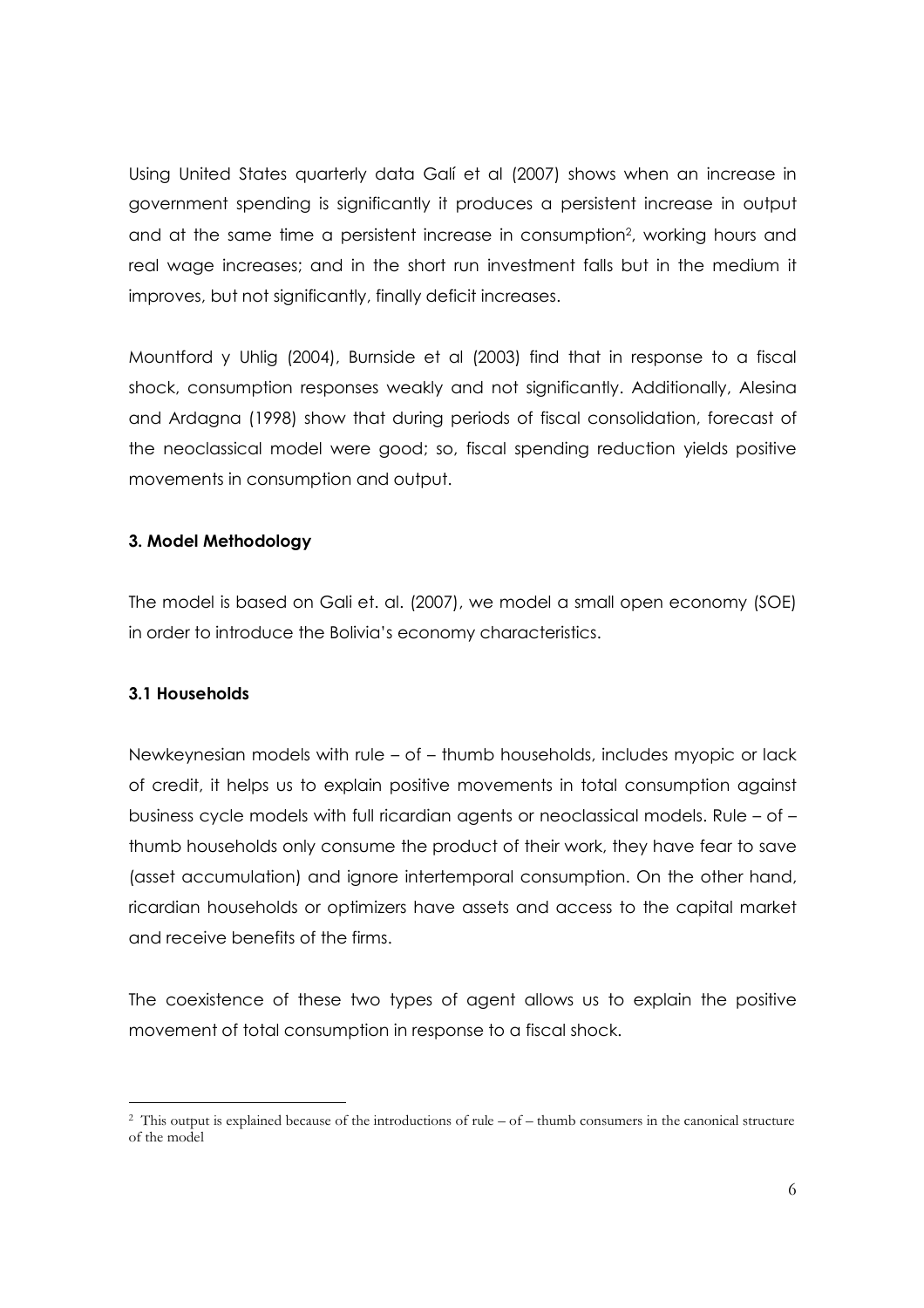#### 3.1.1 Ricardian households

They have a utility function subject to a budget constraint and response to their own characteristics. Following Gali et. al. (2007) we can introduce investment at last.

$$
E_0 \sum_{t=0}^{\infty} \beta^t U \left( C_t^o, N_t^o \right) \tag{1}
$$

According to Andrés and Doménech (2005), and García and Restrepo (2007) the budget constrain can be:

$$
P_{t}\left(\left(1+\tau_{t}^{c}\right)C_{t}^{o}+I_{t}^{o}\right)+R_{t}^{-1}B_{t+1}^{o}+S_{t}\left(\Phi\left(\frac{S_{t}B_{t}^{*}}{P_{t}Y_{t}}\right)R_{t}^{*}\right)^{-1}B_{t+1}^{o*}=\n P_{t}\left(1-\tau_{t}^{N}\right)W_{t}N_{t}^{o}+P_{t}\left(1-\tau_{t}^{K}\right)Z_{t}K_{t}^{o}+B_{t}^{o}+S_{t}B_{t}^{o*}+\left(1-\tau_{t}^{D}\right)D_{t}^{o}-P_{t}T_{t}^{o}\n\tag{2}
$$

Capital law of motion with adjustment cost is:

$$
K_{t+1}^{\circ} = (1-\delta)K_t^{\circ} + \phi \left(\frac{I_t^{\circ}}{K_t^{\circ}}\right)K_t^{\circ}
$$
\n(3)

Where tax structure:  $\tau_i^c, \tau_i^N, \tau_i^K, \tau_i^D$ , are tax rates to consumption, labor income, capital return and dividends. Domestic and foreign debt, or assets, are  $B_t^o$ ,  $B_t^{o*}$ . Nominal Exchange rate is S<sub>t</sub> and country risk premium is  $\Phi\left(\frac{S_t B_t^*}{P_t Y_t}\right)$ . Dividends are  $D_t^o$ , and the domestic and the foreign interest rate are  $R_{i}$ ,  $R_{i}^{*}$ . Real price of factors are W<sub>t</sub>, Z<sub>t</sub>. Labor and Capital are  $N_t^o$ ,  $K_t^o$  and P<sub>t</sub> is the price level. Finally,  $T_t^o$  is defined as lump sum taxes (or transfers if it is negative) paid by Ricardian consumers.

Furthermore, capital law of motion must be  $\phi'($   $) > 0$ ,  $\phi''($   $) \le 0$  with  $\phi'(\delta) = 1$ , and adiustment cost function in steady state are equal to capital depreciation rate,  $\phi(\delta) = \delta$ .

The utility function takes a separable one:

$$
U\left(\bullet\right) = \frac{\nu_t^c C_t^{1-\sigma}}{1-\sigma} - \frac{\nu_t^N N_t^{1+\varphi}}{1+\varphi}
$$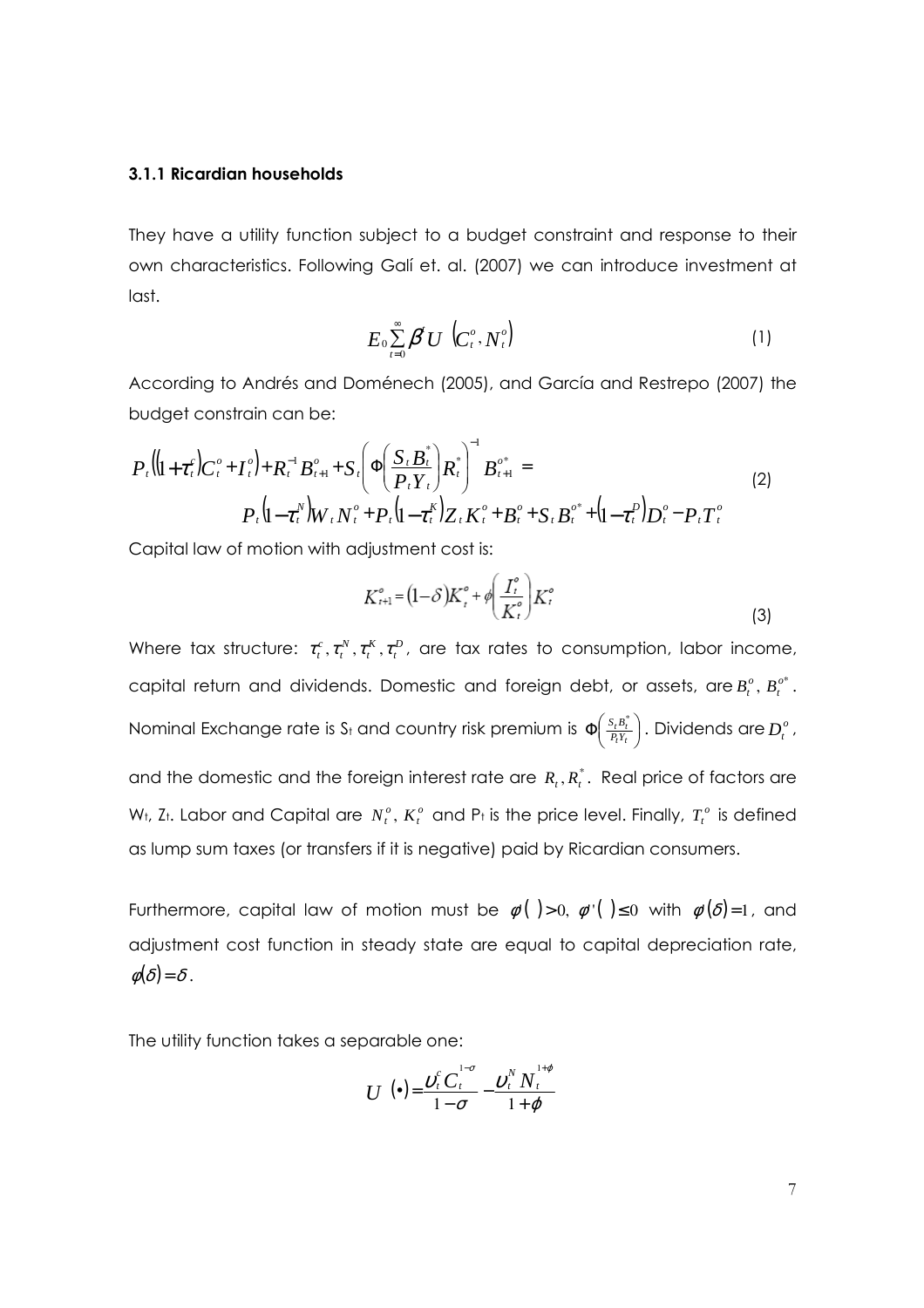$v_t^c$ ,  $v_t^N$  are idiosyncratic shocks of preference that hits consumption and labor. The taxation effect on Ricardian households can be seen in the Euler equation that is shocked by preference shocks.

Optimality conditions are:

$$
1 = \beta E_{\iota} \bigg( \frac{\lambda_{\iota+1}}{\lambda_{\iota}} \bigg( R_{\iota} \frac{P_{\iota}}{P_{\iota+1}} \bigg) \bigg) \tag{4}
$$

$$
1 = \beta E_t \left( \frac{\lambda_{t+1}}{\lambda_t} \left( \frac{S_{t+1}}{S_t} \left( \Phi \left( \frac{S_t B_t^*}{P_t Y_t} \right) R_t^* \right) \frac{P_t}{P_{t+1}} \right) \right) \tag{5}
$$

The Euler equation is:

$$
C_t^{\sigma^{-\sigma}} = \beta E_t \left( C_{t+1}^{\sigma^{-\sigma}} R_t \left( \frac{P_t}{P_{t+1}} \right) \left( \frac{1+\tau_t^c}{1+\tau_{t+1}^c} \right) \left( \frac{v_{t+1}^c}{v_t^c} \right) \right)
$$
(6)

Capital shadow price, Tobin's Q, is given by:

$$
Q_{t} = \frac{1}{\phi'(\bullet)}
$$
  

$$
Q_{t} = \beta \left( \frac{\lambda_{t+1}}{\lambda_{t}} \left( Z_{t+1} \left( 1 - \tau_{t+1}^{K} \right) + Q_{t+1} \left( 1 - \delta \right) + \phi \left( \frac{I_{t+1}^o}{K_{t+1}^o} \right) - \phi' \left( \frac{I_{t+1}^o}{K_{t+1}^o} \right) \frac{I_{t+1}^o}{K_{t+1}^o} \right) \right) (7)
$$

Moreover, we have two options for the labor market structure: first, a competitive labor market where each household choose labor supply given the market wage and; second, wages can be fixed by unions<sup>3</sup>. Then, in the last case, wages can be determined by households.

Therefore, labor supply is influenced not only by taxes on consumption and work, but also is affected by preference of idiosyncratic shocks.

$$
N_t^{\sigma^\sigma} C_t^{\sigma^\sigma} = W_t \frac{\left(1 - \tau_t^N\right)}{\left(1 + \tau_t^c\right)} \frac{\nu_t^c}{\nu_t^N}
$$
 (8)

<sup>&</sup>lt;sup>3</sup> Bénassy (2002) ch 5.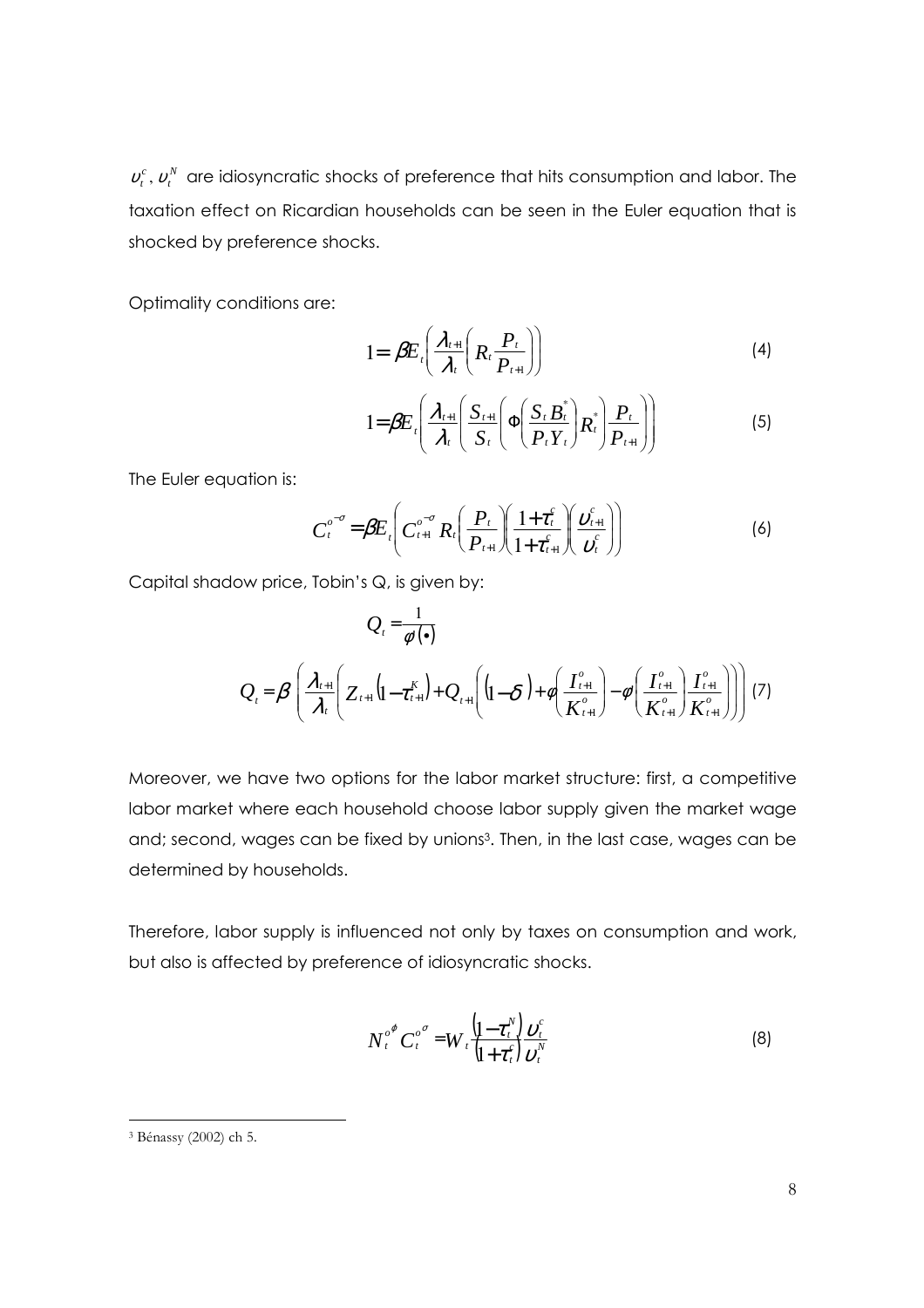#### 3.1.2 Rule – of – Thumb households

This type of households only receives income labor for their work. So, not only they consume all of their labor income, but also they don't save. Additionally, they don't have access to the capital markets.

They have a utility function:

$$
U\left(C_t^r, N_t^r\right) \tag{9}
$$

Subject to:

$$
P_t\left(1+\tau_t^c\right)C_t^r = P_t\left(1-\tau_t^N\right)W_tN_t^r\tag{10}
$$

#### 3.2 Demand goods

In order to find the good market equilibrium we need to differentiate domestic and foreign consume. Following Gali and Monacelli (2005), consumption takes a CES form.

$$
C_{t} = \left( (1 - \alpha)^{\frac{1}{\eta^{c}}} \left( C_{H,t} \right)^{\frac{\eta^{c}-1}{\eta^{c}}} + \alpha^{\frac{1}{\eta^{c}}} \left( C_{F,t} \right)^{\frac{\eta^{c}-1}{\eta^{c}}} \right)^{\frac{\eta^{c}}{\eta^{c}-1}}
$$
(11)

Where  $C_{H,t}$ ,  $C_{F,t}$  are consumption of domestic and foreign goods<sup>4</sup> and take a CES form and the Dixit - Stiglitz aggregators of imported and domestic goods are:

$$
C_{H,t} = \left(1 - \alpha \left(\frac{P_{H,t}}{P_t}\right)^{-\eta} C_t \tag{12}
$$

$$
C_{F,t} = \alpha \left(\frac{P_{F,t}}{P_t}\right)^{-\eta^c} C_t
$$
 (13)

and we imposed that the aggregate price level is given by:

<sup>&</sup>lt;sup>4</sup> We didn't take into account imported goods because we use the New Keynesian Phillips Curve, and put imported goods in the production function and it takes the CES form. So, effects of imported prices affect directly to the NKPC.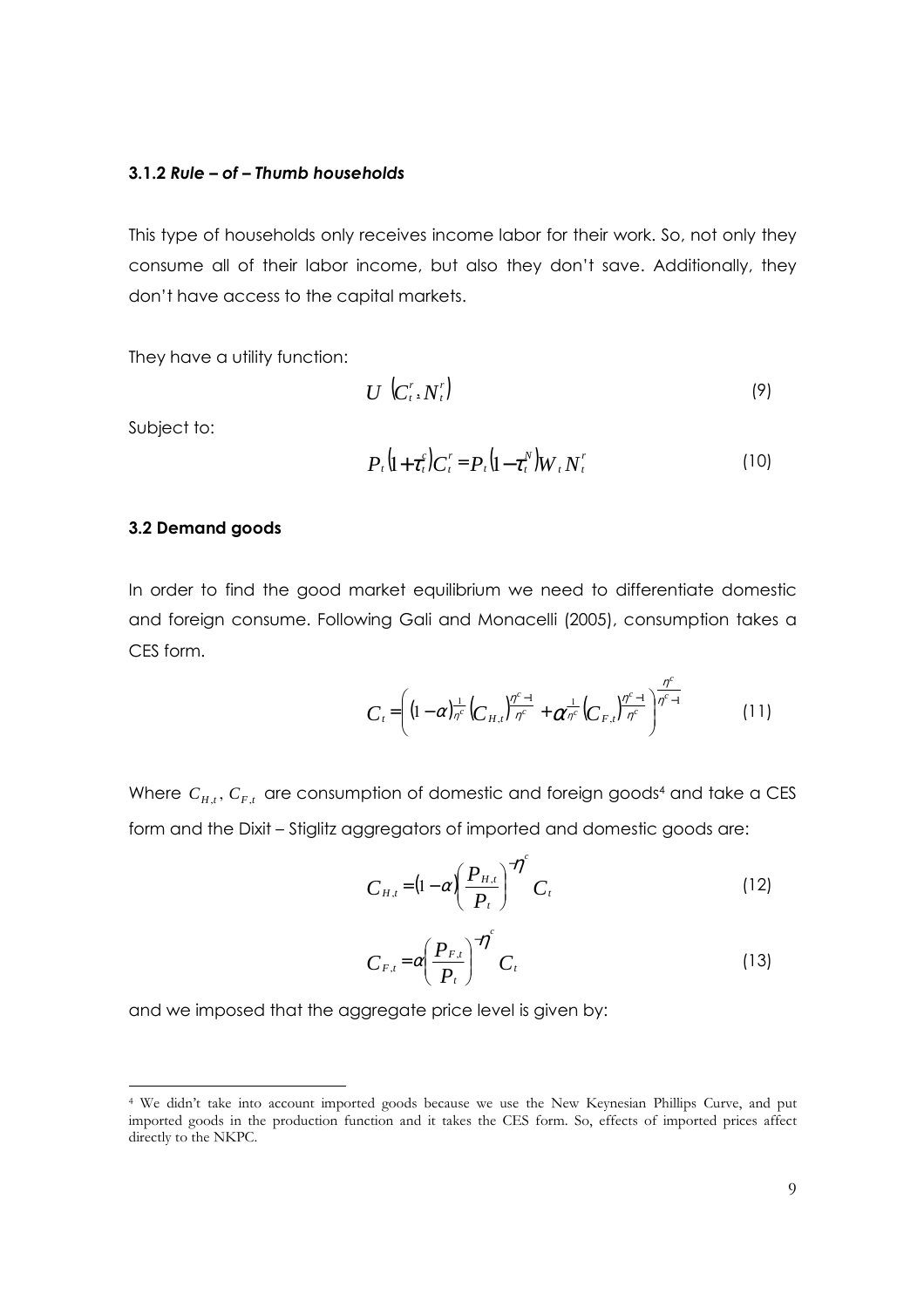$$
P_{t} = \left( (1 - \alpha) (P_{H,t})^{1 - \eta^{c}} + \alpha (P_{F,t})^{1 - \eta^{c}} \right)^{\frac{1}{1 - \eta^{c}}} \tag{14}
$$

 $\mathbf{r}$ 

So, when  $P_{F,t} = P_{H,t}$ ,  $\alpha$  is the proportion for domestic goods given the imported goods.  $\alpha$  is the natural open index.

#### 3.3 Aggregation

Aggregation is as follows: Total consumption is the sum of Ricardian households and rule - of - thumb. The total number of hours worked is the same as total consumption and  $\lambda$  is the share of rule – of – thumb.

$$
C_t = \lambda C_t^r + (1 - \lambda) C_t^o \tag{15}
$$

$$
N_t = \lambda N_t^r + (1 - \lambda) N_t^o \tag{16}
$$

Since only Ricardian consumers have access to the capital market, investment and capital stock market are given by:

$$
I_t = (1 - \lambda)I_t^o \tag{17}
$$

$$
K_{\iota} = (1 - \lambda) K_{\iota}^{o} \tag{18}
$$

Domestic and foreign assets, including fiscal debt  $B_t^{G^*}$  are given by:

$$
B_t = (1 - \lambda) B_t^o \tag{19}
$$

$$
B_t^* = B_t^{G^*} + (1 - \lambda) B_t^{O^*}
$$
 (20)

#### 3.4 Firms

There exists a continuum set of competitive monopolistic firms. All of them produce only intermediate goods; but production factors are competitive. In particular, final goods are produced by constant return technology (CES production function).

$$
Y_{t} = \left(\int_{0}^{1} Y_{t}(j) \frac{\varepsilon_{p-1}}{\varepsilon_{p}} dj\right)^{\frac{\varepsilon_{p}}{\varepsilon_{p-1}}} \tag{21}
$$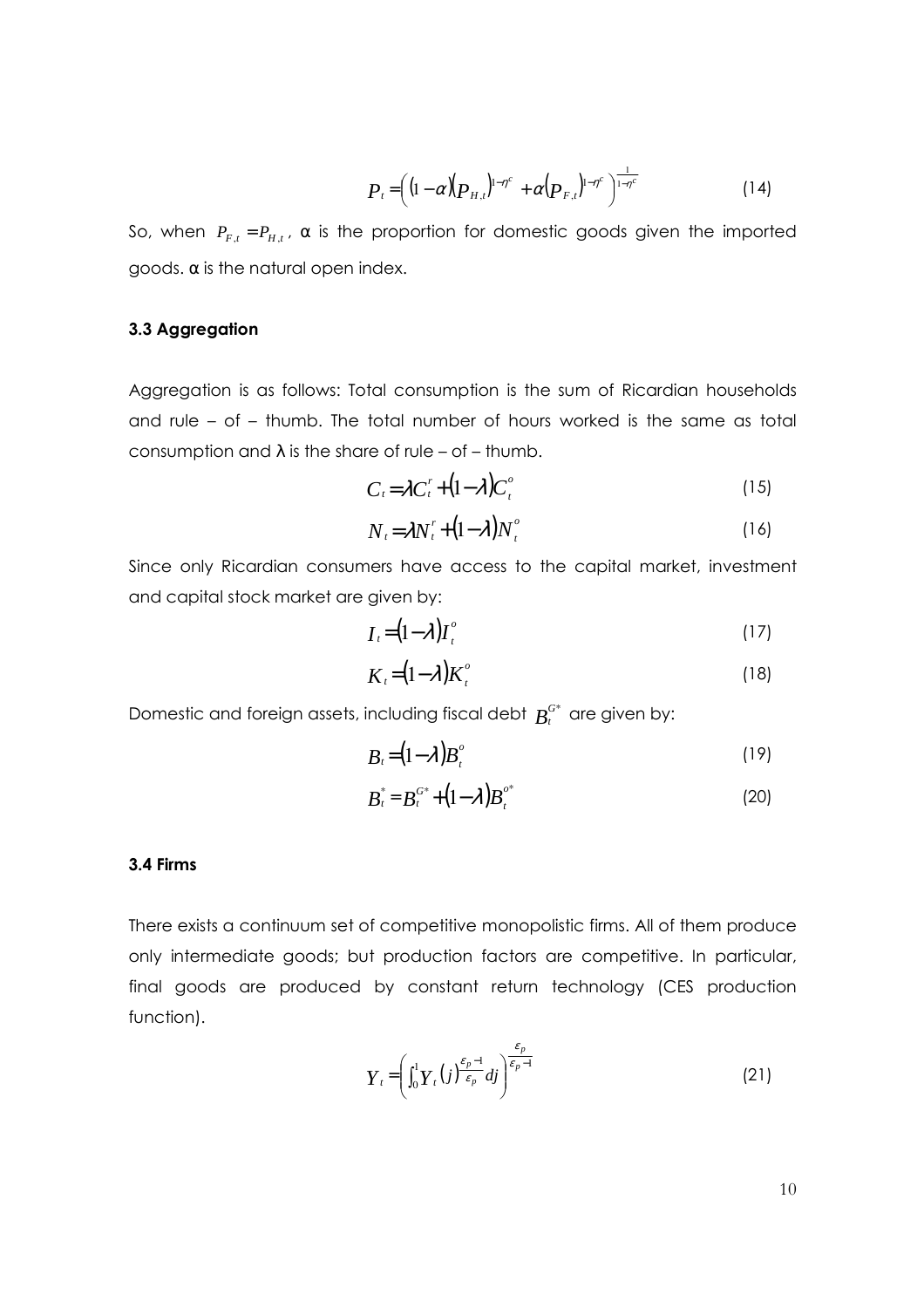$Y_{t}(j)$  is the quantity of intermediate goods used as input. So, intermediate goods demand is given by Dixit - Stiglitz aggregator:

$$
Y_t(j) = \left(\frac{P_t(j)}{P_t}\right)^{-\varepsilon_p} Y_t
$$
\n(22)

And prices are given by:

$$
P_{t} = \left( \int_{0}^{1} P_{t}(j)^{1-\varepsilon_{p}} \, dj \right)^{\frac{1}{1-\varepsilon_{p}}} \tag{23}
$$

## 3.4.1 Intermediate Goods

We assume a continuum set of monopolistic firms. In order to put the pass-through in the price equation, HNKPC, we use imported price goods as input. Our production function takes a CES form with M and N as inputs.

$$
Y_{t}(j)=A_{t}\left(\alpha_{M} M\left(j\right)_{t}^{\frac{\sigma_{s}-1}{\sigma_{s}}}+\alpha_{N} N\left(j\right)_{t}^{\frac{\sigma_{s}-1}{\sigma_{s}}}\right)^{\frac{\sigma_{s}}{\sigma_{s}-1}}
$$
(24)

A<sub>t</sub> is the technology and technology shock act through this, and  $\sigma_s$  is the elasticity of substitution between imported goods and work. Both of them are greater than zero. Intermediate imported goods are  $M(j)_{i}$ <sup>5</sup>.

Given that the real price of factors  $P_t^M$  and  $W_t$ , the equilibrium through a minimization cost is:

$$
\frac{W_t}{P_t^M} = \frac{\alpha}{1-\alpha} \left( \frac{M(j)_t}{N(j)_t} \right)^{\frac{1}{\sigma_s}}
$$
\n(25)

Marginal cost is given by:

$$
MC = \left(1 - \alpha\right)^{\frac{2\sigma_s - 1}{\sigma_s}} \left(P_t^M\right)^{1 - \sigma_s} + \left(\alpha\right)^{\frac{2\sigma_s - 1}{\sigma_s}} \left(W_t\right)^{1 - \sigma_s} \tag{26}
$$

<sup>&</sup>lt;sup>5</sup> Intermediate firms' aggregation also takes a CES form.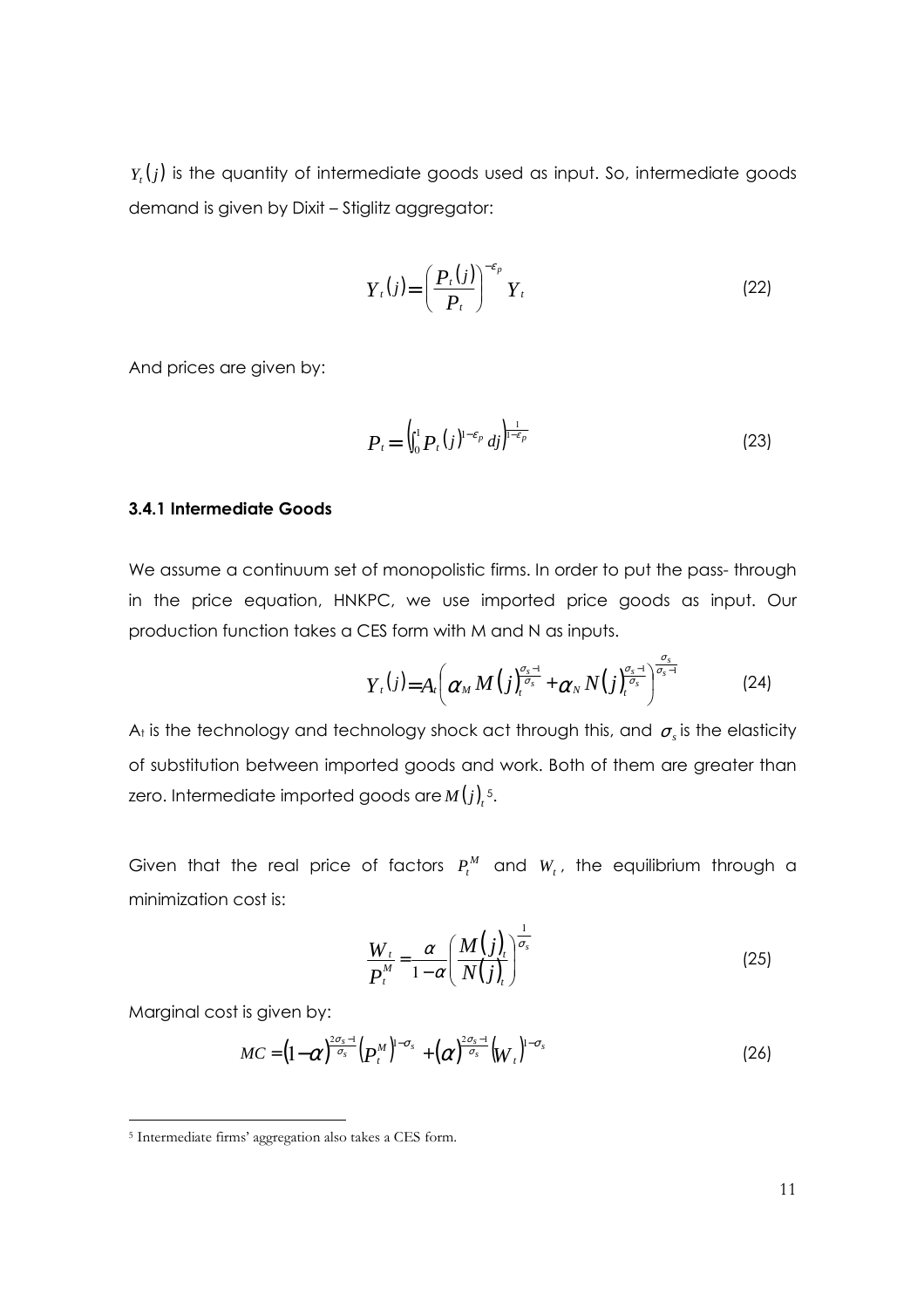#### 3.1.5 Price setting

Following Calvo (1983), (1- $\theta$ ) is the fraction of firms that reset its price optimally each period believing that the price chosen will be optimally t periods ahead. While a fraction θ keep their prices unchanged. Based on Galí and Gertler (1999), we can put in the optimal price a fraction of firms that reset their prices forward looking,  $(1-\omega)$ . At the same time, a fraction  $\omega$  set prices backward - looking. This set of firms reset their prices based on the optimal price and inflation in t-1.

$$
Max \sum_{k=0}^{\infty} \theta^k E_t \Big\{ \Lambda_{t,t+k} \Big( P_t^{f^*}(j) Y_{t+k}(j) - \Psi_{t+k} (Y_{t+k}(j)) \Big) \Big\} \tag{27}
$$

Subject to

$$
Y_{t+k}(j) = \left(\frac{P_t^{f^*}(j)}{P_{t+k}}\right)^{-\varepsilon_p} Y_{t+k}
$$
 (29)

The cost function is  $\Psi_{t+k}(y_{t+k}(j))$  and  $P_t^{f^*}$  must satisfy the first order condition:

$$
\sum_{k=0}^{\infty} \theta^k E_t \Big[ \Lambda_{t,t+k} Y_{t+k} \Big( P_t^{f^*}(j) - \mu \, \varphi_{t+k}(j) \Big) \Big] = 0 \tag{30}
$$

Where  $\mu = \frac{\varepsilon_p}{\varepsilon - 1}$  is the gross mark – up when inflation is zero in steady state and nominal marginal cost is given by  $\varphi_{t+k}(\bullet) = \Psi_{t+k}^{\dagger}(\bullet)$ . Furthermore, factor discount is given by:

$$
\Lambda_{t,t+k} = \beta^k E_t \left( \frac{C_{t+1}^{\sigma^{-\sigma}}}{C_t^{\sigma^{-\sigma}}} \left( \frac{P_t}{P_{t+1}} \right) \left( \frac{1+\tau_t^c}{1+\tau_{t+1}^c} \right) \left( \frac{\nu_{t+1}^c}{\nu_t^c} \right) \right)
$$
(31)

In steady state we can get  $\Lambda_{t,t+k} = \beta^k$ . Moreover, to complete the dynamic price we must use the following equation.

$$
P_t = \theta P_{t-1} + (1-\theta) P_t^*
$$
\n(32)

$$
P_t^* = (1 - \omega) P_t^{f^*} + \omega P_t^{b^*}
$$
 (33)

$$
P_t^{b^*} = P_{t-1}^* + \pi_{t-1}
$$
 (34)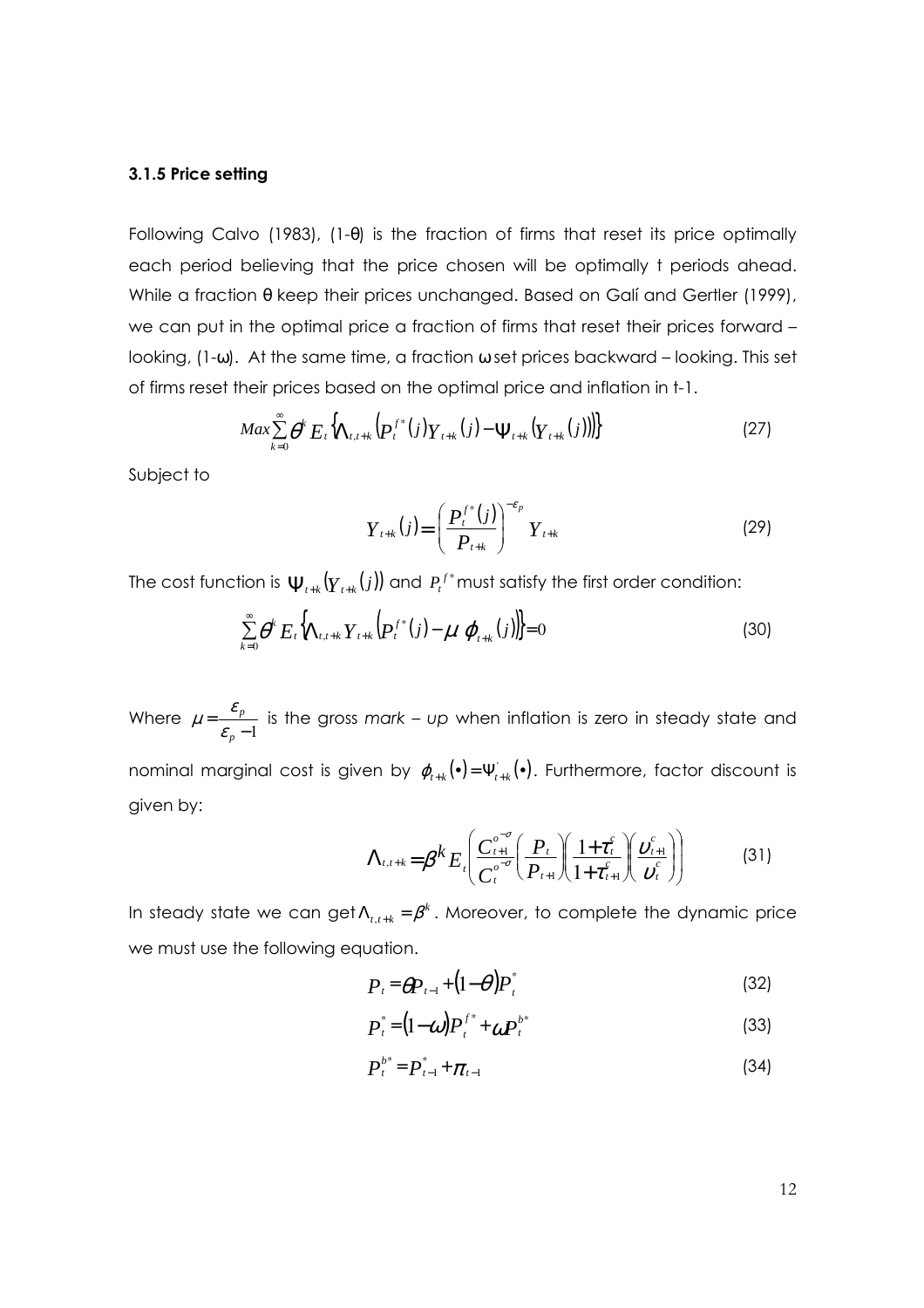#### 3.5 Monetary Policy

Since Bolivia doesn't have common policy instruments, monetary interest rate rule, we can model monetary policy by Taylor Rule and taking care of exchange rate and output. This type of rule was used by Schmith - Hebbel and Tapia (2002) and Caputo et. al. (2006)

$$
\boldsymbol{i}_{t} = \boldsymbol{\psi}_{i} \boldsymbol{i}_{t-1} + (1 - \boldsymbol{\psi}_{i}) \boldsymbol{\psi}_{\pi} \boldsymbol{\pi}_{t} + \boldsymbol{\psi}_{y} \boldsymbol{y}_{t} + \boldsymbol{\psi}_{\Delta s} \boldsymbol{\Delta s}_{t} + \boldsymbol{\nu}_{t}^{m}
$$
(35)

We use open market operations interest rate as proxy, it is the interest rate, that is a monetary policy tool,  $\psi_{\pi}$  and  $\psi_{\nu}$  are responses of the monetary authority to deviations of inflation and GPD growth of their natural level.  $\psi_{\Lambda}$ , shows response to nominal exchange rate deviations.

#### 3.6 Fiscal Policy

Government budget constraint and taxes revenues are given by:

$$
(36)
$$

$$
P_{t} G_{t} = \tau_{t}^{c} P_{t} C_{t} + \tau_{t}^{N} P_{t} N_{t} + (1 - \lambda) \tau_{t}^{D} D_{t}^{o} + R_{t}^{-1} B_{t+1} + S_{t} \left( \Phi \left( \frac{S_{t} B_{t}^{*}}{P_{t} Y_{t}} \right) R_{t}^{*} \right)^{-1} B_{t+1}^{G*} - B_{t} - S_{t} B_{t}^{G*}
$$

$$
\tau_{t}^{N,D} \left( P_{t} Y_{t} - P_{t} I_{t} + \left( P_{t}^{F} - S_{t} P_{t}^{F*} \right) Y_{t}^{F} \right) \tag{37}
$$

## 3.6.1 Fiscal Rules

Galí et. al. (2007) proposed a fiscal rule where taxes revenues are equal to government expenses. Let's define  $g_t = \frac{G_t - G}{Y}$ ,  $t_t = \frac{T_t - T}{Y}$  and bonds as  $b_t = \frac{\left(\frac{B_t}{P_{t-1}}\right) - \frac{B}{Y}}{Y}$ . So, according to this rule, taxes adjust whenever debt or spending change.

Fiscal rules applied are a generalization of García and Restrepo (2007).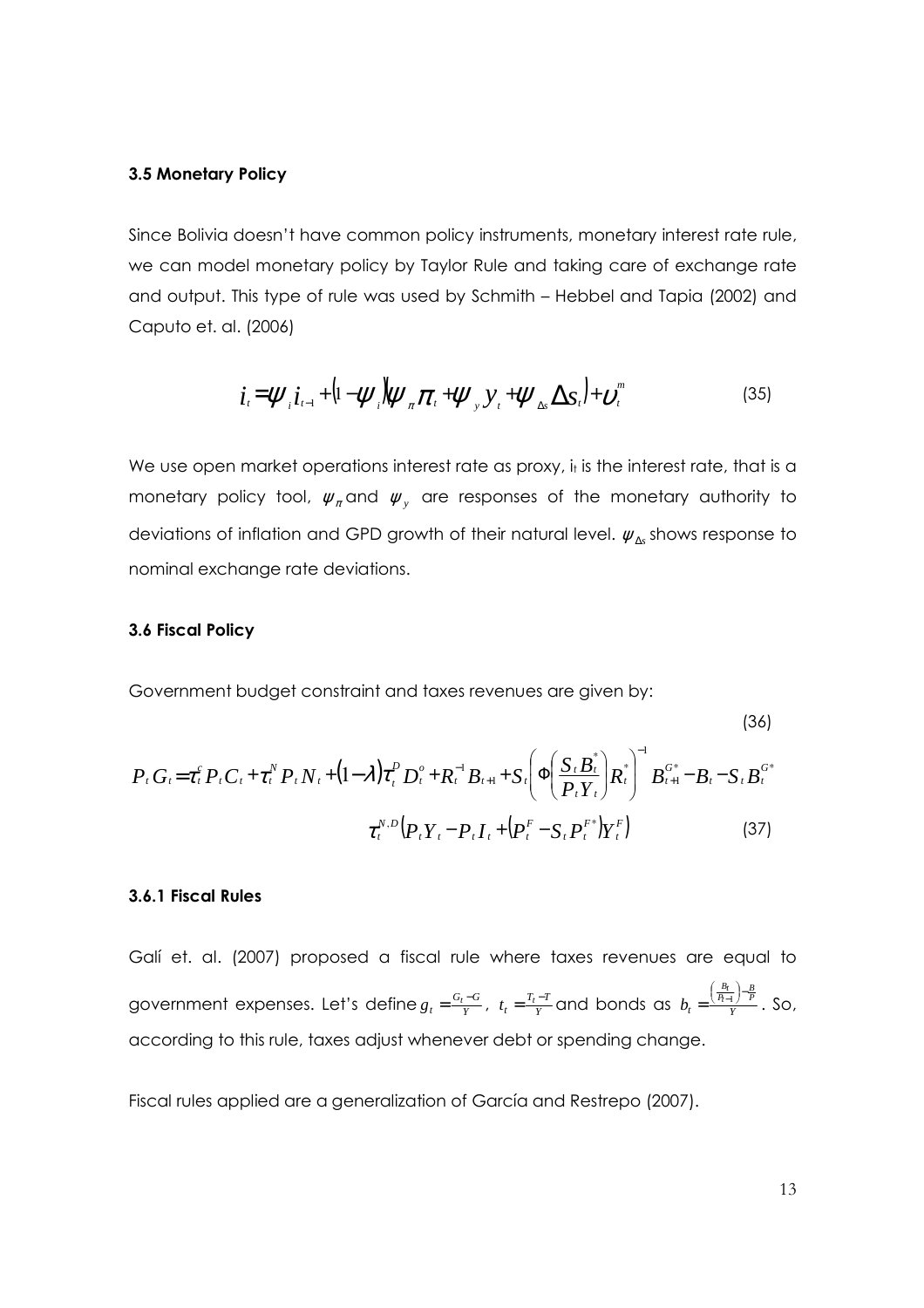$$
\tau_{t}^{c} P_{t} C_{t} + \tau_{t} (P_{t} Y_{t} - P_{t} I_{t} + (P_{t}^{F} - S_{t} P_{t}^{F}) Y_{t}^{F}) = \phi_{b} B_{t} + \phi_{g} P_{t} G_{t}
$$
(38)

Allowing  $\phi_g = 1$  and  $\phi_b = 0$ , the government budget constraint is in equilibrium, and in order to hold it taxes must adjust in every period.

$$
\tau_{t}^{c} P_{t} C_{t} + \tau_{t} (P_{t} Y_{t} - P_{t} I_{t} + (P_{t}^{F} - S_{t} P_{t}^{F}) Y_{t}^{F}) = \phi_{g} P_{t} G_{t}
$$
\n(39)

## 3.7 Market clearing condition

Market clearing conditions are given by:

$$
N_t = \int_0^1 N_t(j)dj \tag{40}
$$

$$
N_{t} = \int_{0}^{1} M_{t}(j)dj
$$
\n(41)

$$
Y_t = C_t + I_t + G_t + XN_t \tag{42}
$$

And equilibrium in the economy is given by:

$$
P_t(C_t + I_t + G_t) = P_t Y_t + P_t^F Y_t^F - S_t P_t^{F*} Y_t^F + S_t \left( \Phi \left( \frac{S_t B_t^*}{P_t Y_t} \right) R_t^* \right)^{-1} B_{t+1}^* - S_t B_t^* \tag{43}
$$

# 3.8 Closing the model

In order to close the model we must use the following equations:

Real exchange rate

$$
RER_t = \frac{S_t P_t^{F^*}}{P_t} \tag{44}
$$

Interest rate

$$
inom_{t} = r_{t} + \pi_{t+1}
$$
 (45)

Uncovered interest parity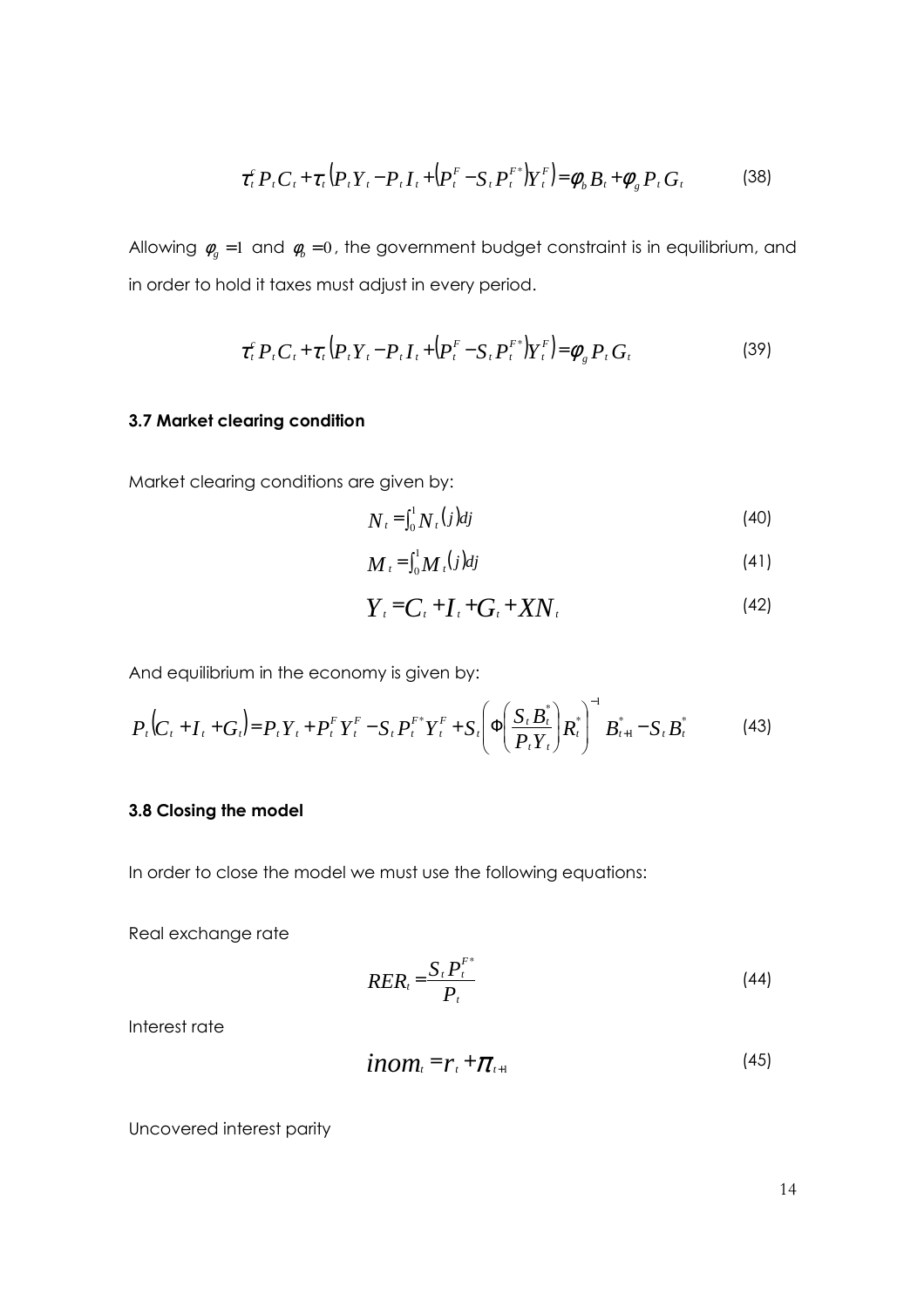$$
r_t - \pi_{t+1} = r_t^* + s_{t+1} - s_t \tag{46}
$$

## 3.9 Stochastic exogenous process

Many shocks hit the economy:

Preference shocks

$$
\boldsymbol{\nu}_t^c = \boldsymbol{\rho}^c \, \boldsymbol{\nu}_{t-1}^c + \boldsymbol{\varepsilon}_t^c \tag{47}
$$

$$
\boldsymbol{v}_t^N = \boldsymbol{\rho}^N \, \boldsymbol{v}_{t-1}^N + \boldsymbol{\varepsilon}_t^N \tag{48}
$$

Technology shocks

$$
a_t = \rho^a a_{t-1} + \varepsilon_t^a \tag{49}
$$

Monetary shocks

$$
\boldsymbol{\upsilon}_{t}^{m} = \boldsymbol{\rho}^{m} \boldsymbol{\upsilon}_{t-1}^{m} + \boldsymbol{\varepsilon}_{t}^{m} \tag{50}
$$

Fiscal spending shocks

$$
g_{t} = \rho^{g} g_{t-1} + \varepsilon^{g}_{t} \tag{51}
$$

Foreign interest rate shocks

$$
r_t^* = \rho^{r^*} r_{t-1}^* + \varepsilon_t^{r^*}
$$
 (52)

Foreign prices shocks

$$
p_t^{F^*} = \rho^{p^{F^*}} p_{t-1}^{F^*} + \varepsilon_t^{p^{F^*}}
$$
 (53)

Where  $\rho^i$  represent shocks persistence  $\varepsilon^i_t$  and follows a normal distribution with zero mean and variance  $\sigma_{i,t}^2$ ,  $i = v^c$ ,  $v^N$ , a,  $v^m$ , g,  $r^*$ ,  $p^{F^*}$  and innovations are not correlated.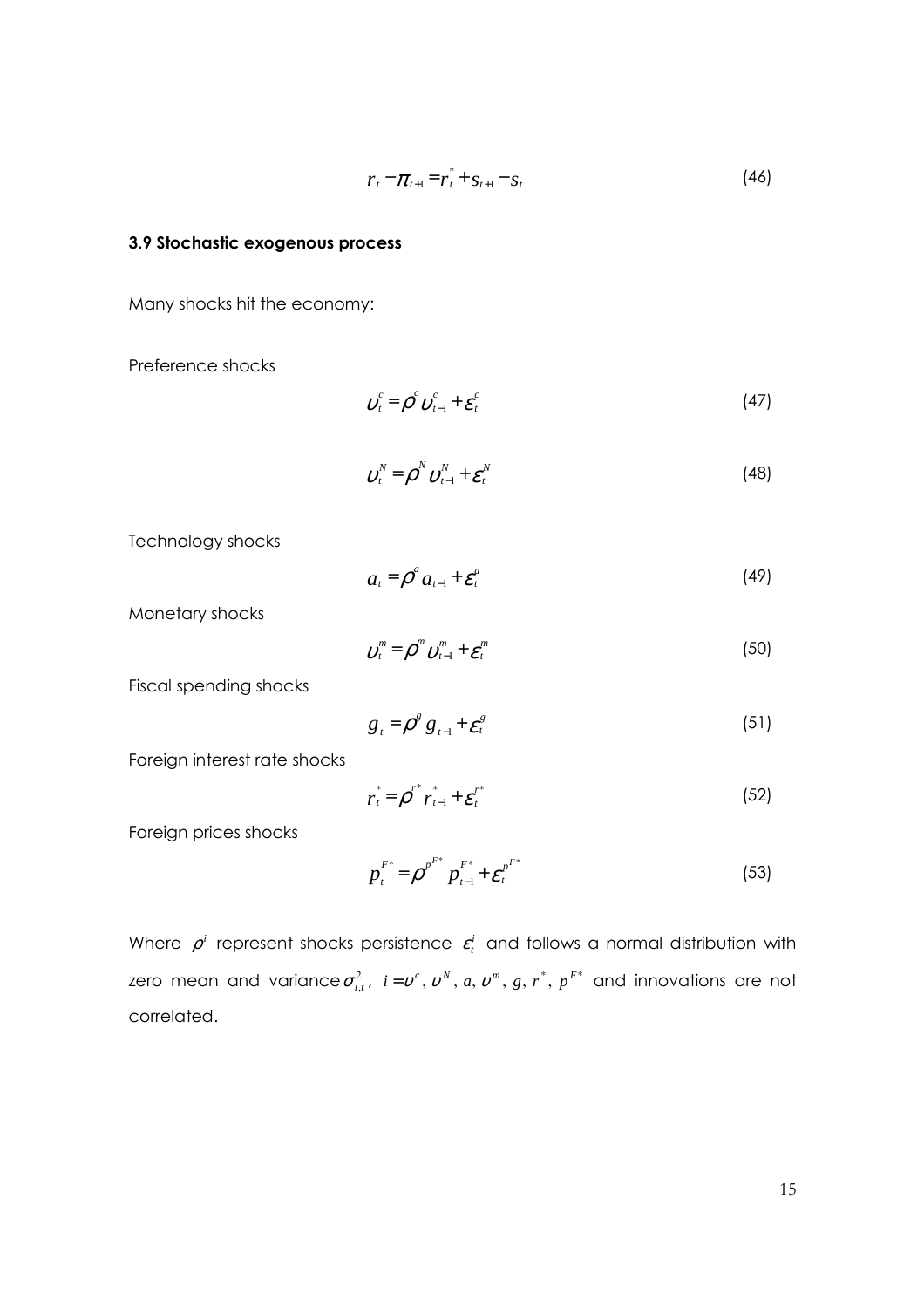#### 4. Data and calibration

We use the following series: consumption, GDP, investment, fiscal spending, net exports, tax rate, real remuneration, total population working, Bolivian real interest rate, open market operations interest rate, nominal and real exchange rate, inflation, domestic and external debt; and foreign interest rate.

Log – linearization technique requires all variables must be log – deviations from steady state<sup>6</sup>, so it's necessary use some steady state measure<sup>7</sup>, but there is not theory that supports the steady state, e.g. GDP, should be a moving average weighted, which is HP's outcome. In this sense, all variables are hit by shocks and it produces changes in business trend – cycles, therefore, high frequency band pass filter proposed by Christiano & Fitzgerald (1999), which is unvaried method, allow us to incorporate business cycles and isolate short or long run movements privileging business cycles defined by the researcher.

Alternatively, we can use the Nadaraya - Watson non - parametric filter. So, if we understand seasonality as systematic movement, no necessary regular, produced in the year, Hylleberg (1992); the problem is, how to treat it? First, there is a group of economists that believe that seasonality must be eliminated; second, another group point out that seasonality is known by economic agents and they will make their decisions according to these; consequently, it should be an error to eliminate seasonality in an economic research.

In this sense, to isolate seasonality components, we have a lot of methods and procedures and it performs depend on what we are looking for: a) an effortless filter which use regression with dummy variables; b)Box - Jenkins (1976) difference seasonality filter; c) ARIMA X-11 and X-12 filter; d) TRAMO/SEAT filter.

<sup>&</sup>lt;sup>6</sup> In dynamic stochastic general equilibrium models we must understand that it refers to the natural level where there is no market frictions

<sup>&</sup>lt;sup>7</sup> Hodrick y Prescott filter is generally accepted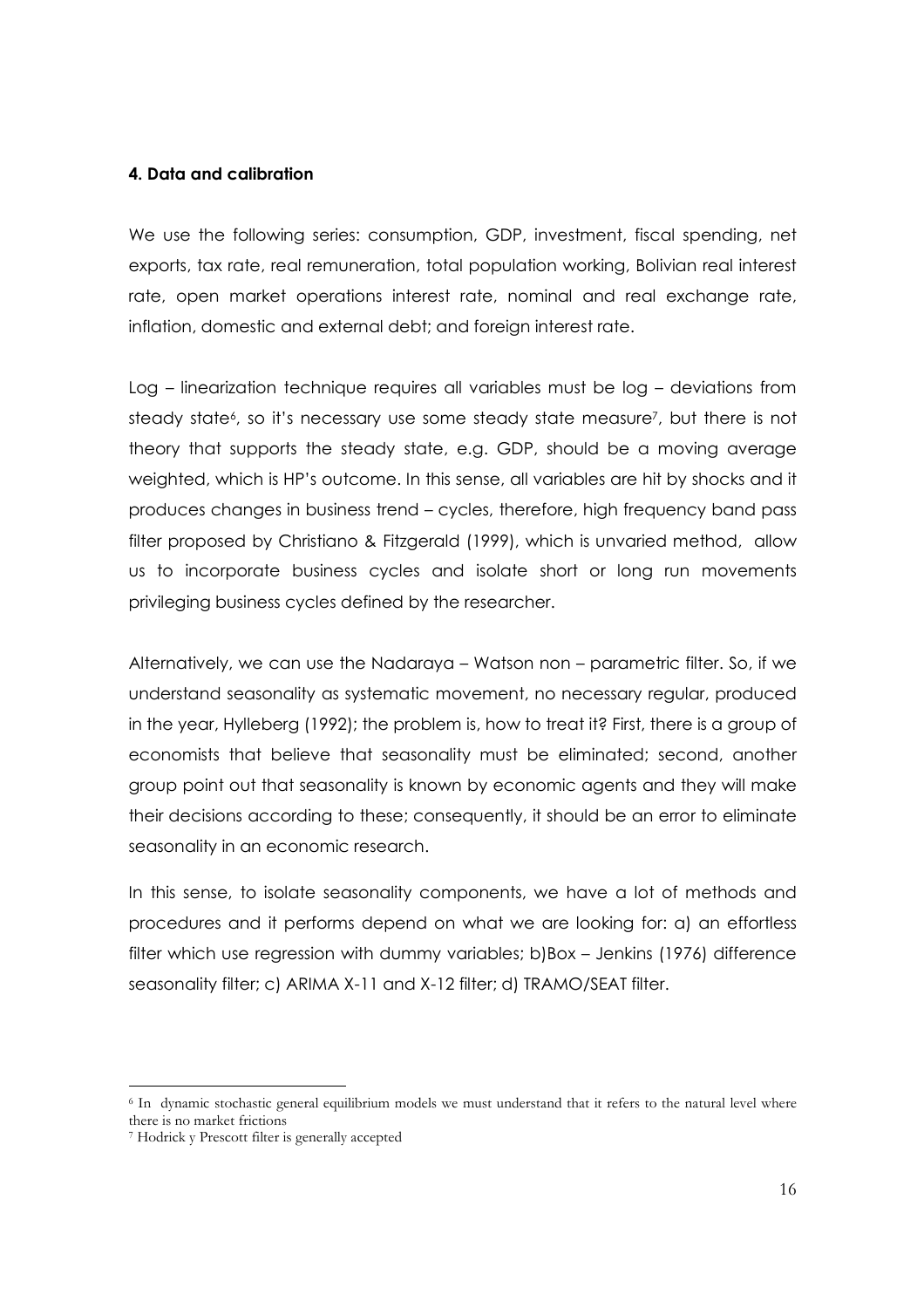Based on Bianchi (1997), we applied ARIMA X-12 which discomposes series under an additive background. Trend - cycle component can be obtained using ARIMA X-12, so we can apply a kind of filter like HP to get the cycle and long run trend.

Steady states of variables and calibrated parameters are listed in tables 1 and 2. The following steady states are obtained using Christiano Fitz Gerald filter: C/Y, I/Y, G/Y, X/Y, M/Y, G/C, Pt/P, Yt/Y, RER, N, W, inflation and tax pressure. Country risk premium is calibrated using Corp Banca Group average qualification to Bolivia. At the same time, consumption, labor and capital taxes are taking from Bolivian tax structure.

Hybrid New Keynesian Phillips Curve parameters are obtained from Valdivia (2008) taking care of contemporaneous pass - through similar to other papers for Bolivia, before 2005. Moreover, Taylor rule, which takes the responses of the Central Bank to variations of nominal exchange rate, is estimated by General Method of Moments (GMM). Results of the GMM procedure gave us consistency when the Central Bank is worried about exchange rate movements, in our case crawling peg system.

Nominal interest rate calibration is based on the Central Bank of Bolivia Monetary Report (January, 2008). Besides, Bolivia population structure of Ricardian households and rule - of - thumb households are taking of National Statistical Institute household's surveys. The last parameters are standard in economic literature

# 5. Effects of fiscal shocks

Results are showed between the two periods, figure 1. In the subsequent figures are showed the impulse response functions, the stochastic movement are explained by the presence of different shocks and their correlations. The first, 1990 - 2000, shows the effects of fiscal and consumption tax shocks. GDP, consumption, investment and current account responds much more in the presence of the first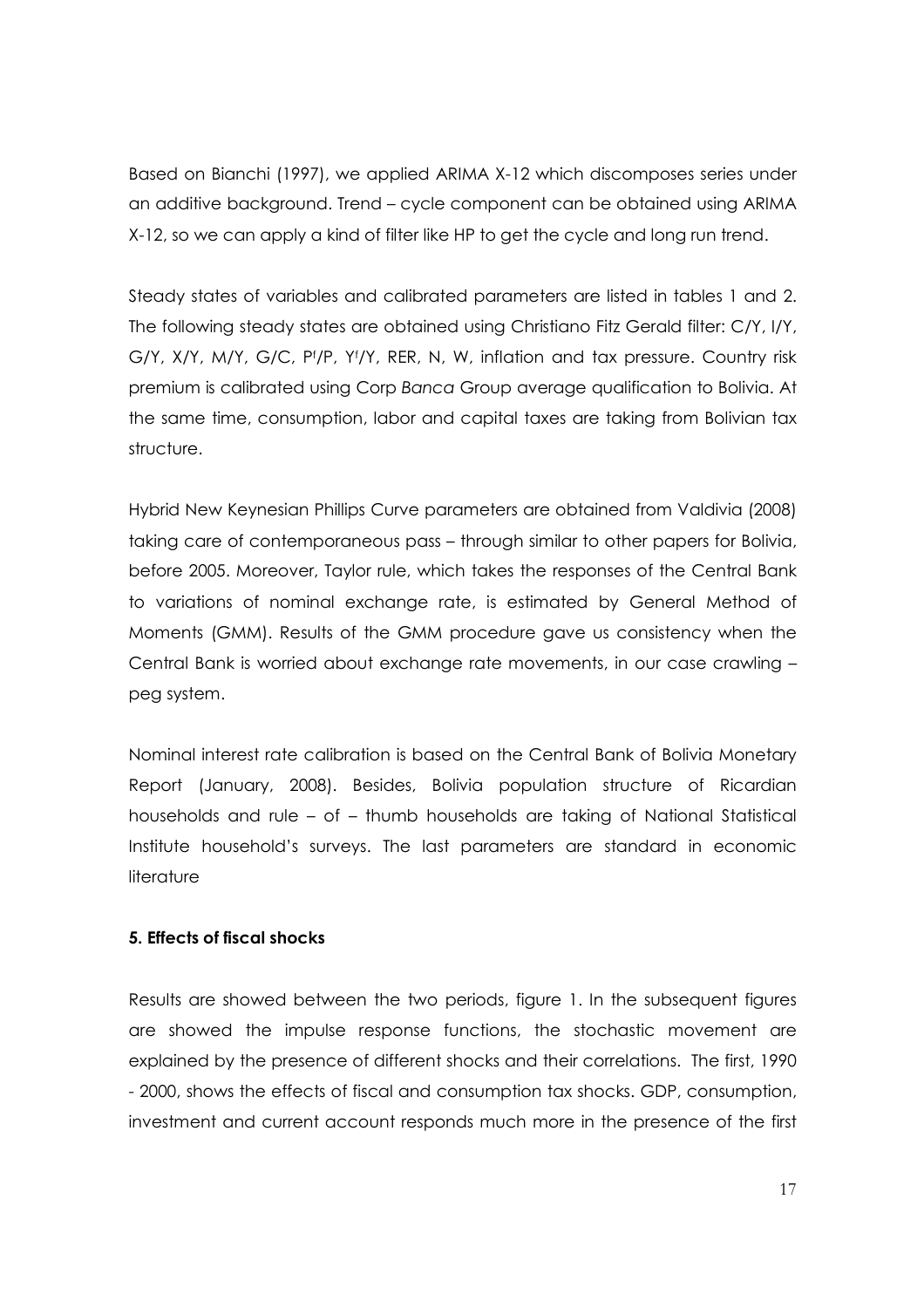fiscal rule 0.12%, 0.23% and -0.19%, respectively; additionally prices increases 0.25%. In the second period,  $2001 - 2010$ , the fiscal policies multiplier effect are greater than in the first one, GDP is 0.02% greater, and the distributional effects inside consumption in favor of rule-of-thumb household is better through and increase in fiscal revenue, tax pressure. These results are explained by the realization of fiscal surpluses since 2006. This result reinforces the driving force and multiplier and the i effect of fiscal policy on the fundamentals. In the presence of the first fiscal rule, the multiplier effect of fiscal policy has distributional effects, especially on households.



Fiscal rules reduce exogenous shocks effect on the economy. Figure  $N^{\circ}$  2, shows how fiscal shock hits the economy and how the model reacts without fiscal rules. In i this case, domestic debt, foreign debt, total consumption, rule  $-$  of  $-$ thumb i households, ricardian households, investment, capital, nominal interest rate, labor, Tobin's Q, inflation, country risk premium, real interest rate, real exchange rate,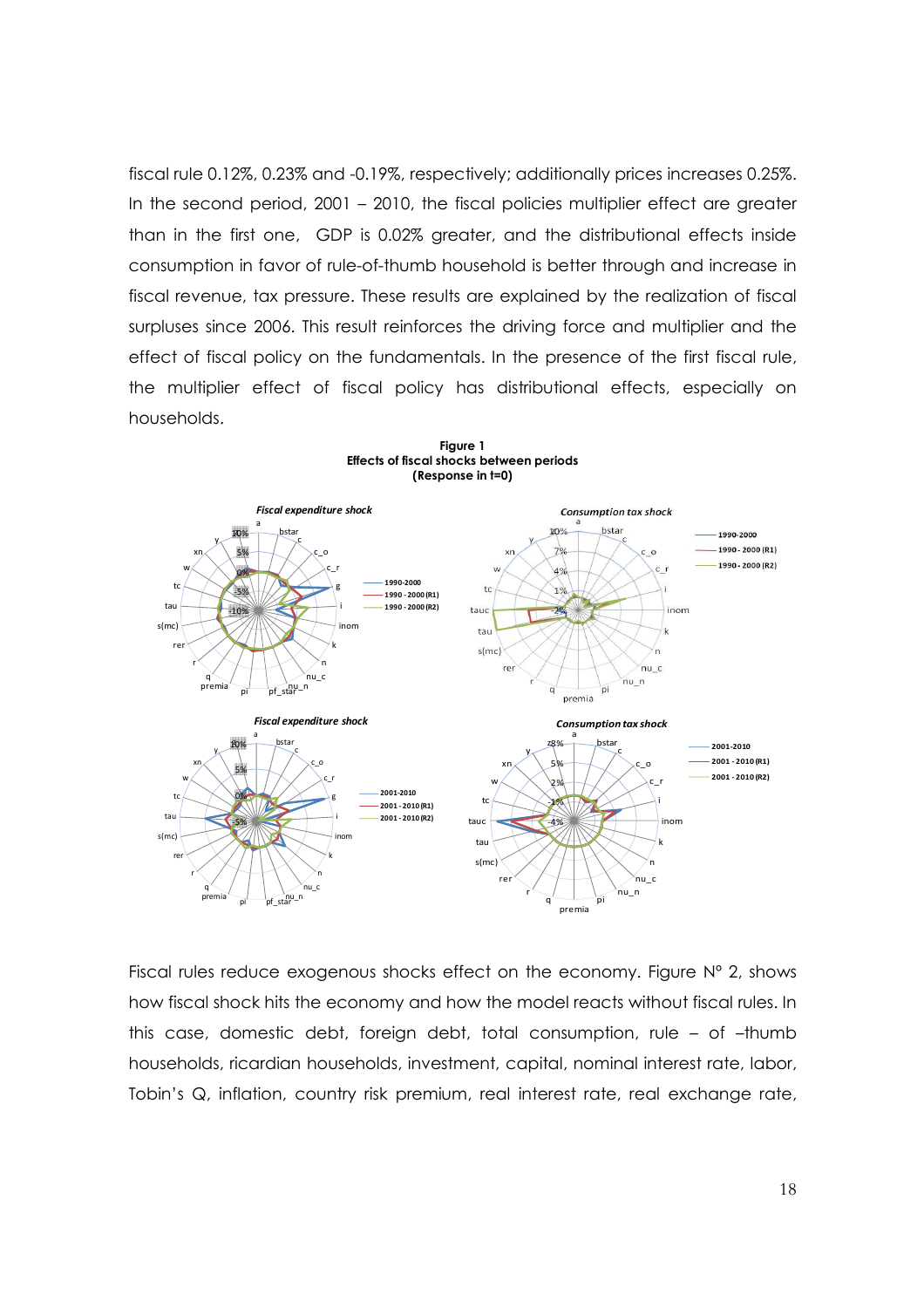marginal cost, tax pressure, nominal exchange rate, wages, net exports, capital price and output (GDP) reacts.

If we consider positive shocks in all exogenous variables, we can expect that variables are hit by the fiscal shock and other shocks; they generate movements that produce oscillations in impulse responses functions. For that reason, once the fiscal expenditure shock hit the economy, the model structure, with lags, allows oscillations in variables due to they are hit by other shocks.

In the whole period, we can observe that fiscal spending shock has positive effect over total consumption, as a consequence of agent's structure, figure N° 1. As we expected, rule - of - thumb households reacts in a positive manner explained, 0.38%, by an increase in the real interest which reduces Ricardian household's consumption, -0.26%. GDP increases, 0.13%, inflation increase, 0.19%, through the firms channel cost.

The multiplier effect of fiscal spending shock is reflected in new levels of foreign debt, it increases in 11%, which has effects on variables taking in the model. As a consequence of increases in price of factors, labor supply increases, 0.35%, explained by hand - to - mouth households. On the other hand, there is a nominal appreciation of exchange rate, 0.01%, as an effect of inflation increases greater than interest rate increase. At the same time, since price increases are greater than nominal exchange rate depreciation, it turns out a weaker real exchange rate appreciation, 0.21%; so net exports are affected negatively, 0.21%, but over the time it recovers to its natural level and is led by exchange rate movement.

Shadow price of capital, Tobin's Q, falls as a consequence of negative effect of fiscal spending shock, 0.0019%. This result is consequence of increases in prices that are greater than increases in real interest rate and capital price. Moreover, country risk premium falls in 0.23%, and foreign debt increase is greater than output and inflation increases. Finally, since output increases, pressure tax is pushed up by output movements, 0.53%.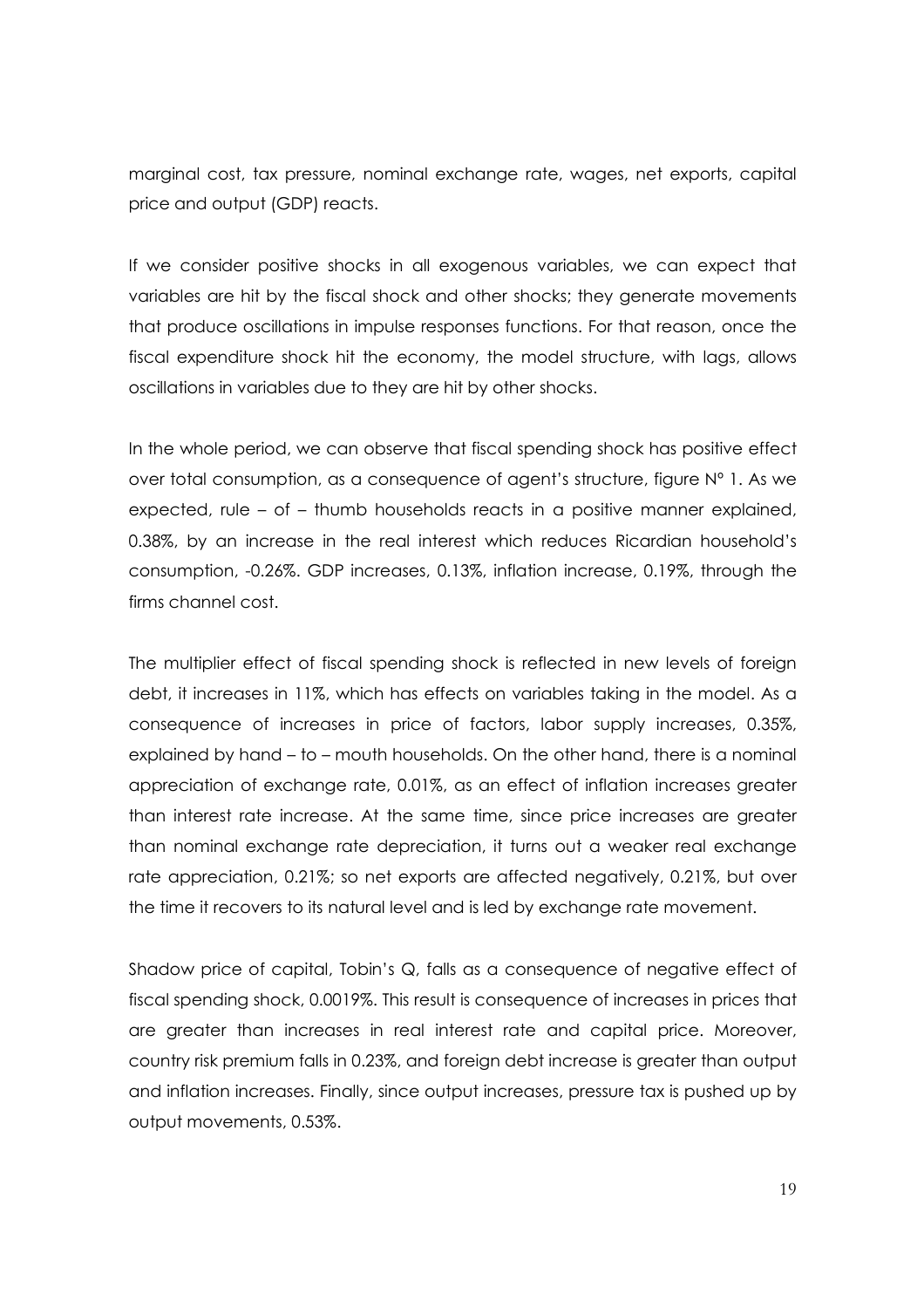Figure  $N^{\circ}$  1, also shows how the model reacts to the second fiscal rule, when only taxes act, and how it helps to reduce the effect the fiscal spending shocks. In this case, since the economy is hit by fiscal expenditure shock, it reduces the tax pressure, 1.06% and the economy decrease approximately 0.36%.

Impulse response structure is the same as the first fiscal rule, but magnitudes are different. The most relevant results are: a) the increase of total consumption is greater than the first one; b) since the increase in factor prices is greater than the first one, marginal cost is higher and pass - through to inflation increases are more than in the first case; c) since inflation increases, the Central Bank responses aggressively through increases nominal interest rate, so investment contraction is higher than depreciation in nominal exchange rate in order to moderate inflation imported.

Finally, in the case of Bolivia we need to know, what of the two fiscal rules have more stabilizing effects against to a fiscal spending shock? In figure N° 1, we compare results obtained above with a canonical model that doesn't have a fiscal rule.

In all outcomes obtained above, the first fiscal rule, when taxes act against to new external debt in order to generate more fiscal spending, has more stabilizing effects. In particular, the effect of fiscal spending shock on inflation is moderated around 50% of the total effect

Despite of the fiscal shock effects on output is sacrificed, and all variables which are influenced by it. In terms of welfare, the result obtained above is preferable because rule-of-thumb households are better and the fiscal policy applied success in terms of distributional effects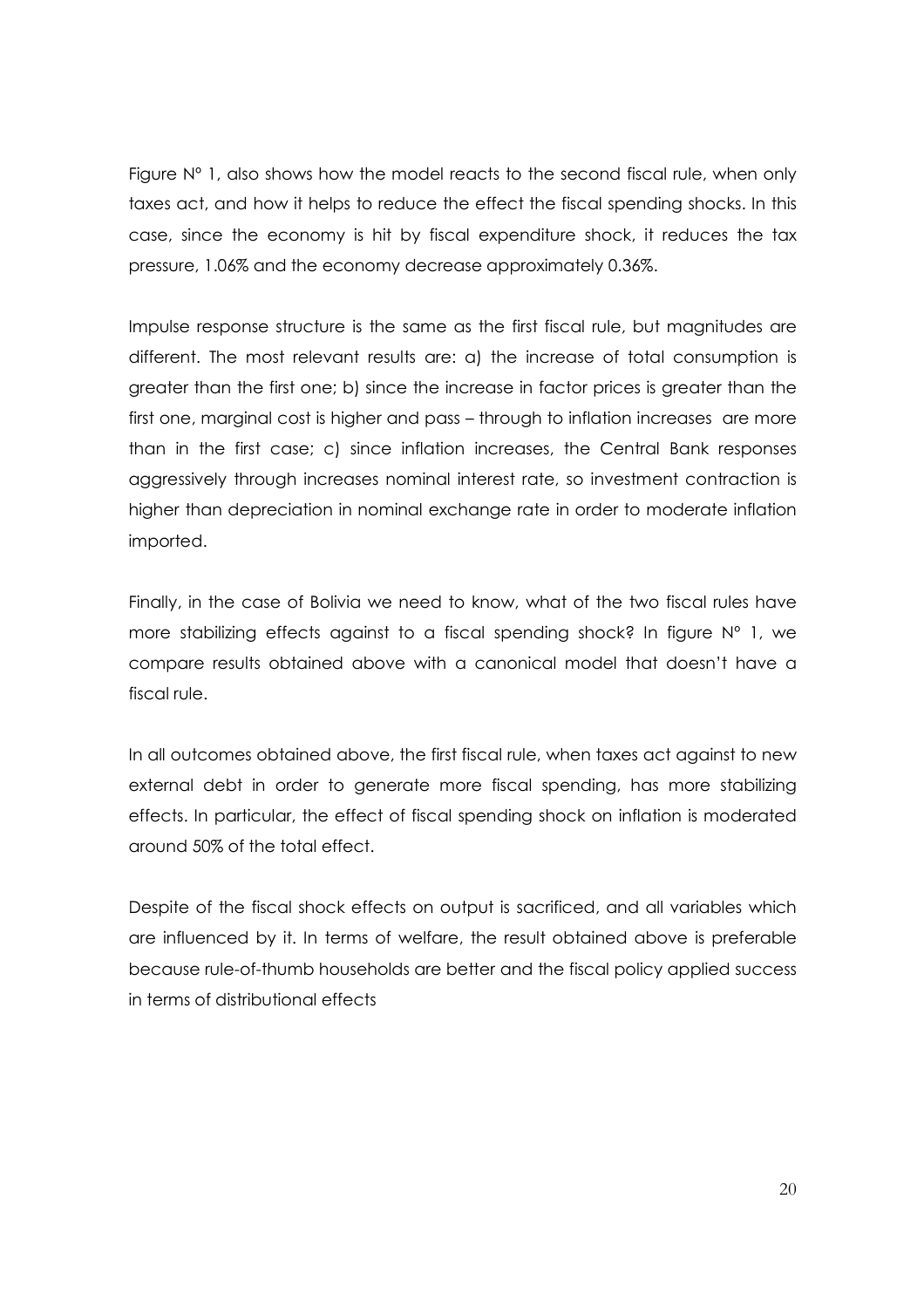# 6. Conclusions

We developed a canonical model according to new macroeconomic vintage called new Keynesian models with imperfect competition in the determinacy of inflation.

Based on dynamic stochastic general equilibrium model, we looked for to compare the fundamentals performance when they are shock by fiscal shocks in two periods 1990 – 2000 and 2001 - 2010. We used two types of fiscal rules: first, taxes adjust according to debt level and government spending, therefore debt plays a central role; second, a budget balanced - zero debt - where taxes adjust every time in order to keep equilibrium.

Consequently, after computing and simulating our three models, two of them with different fiscal rules and one without fiscal rule, our results can be summarized as follows: a) an increase in GPD, 0.02%, greater than in the first period, an increase in consumption of rule - of - thumb households, 0.1%; b) since marginal cost increased, through HNKPC, inflation raises more than expected, and Central Bank must react through raising the monetary policy interest rate leading investment to diminish in the short run, -1.06%, so as to reduce inflation pressures, 0.25% to 0.19%.

Finally, the most important result is how the first fiscal rule has more stabilizing effects over the fundamentals and overall in the model than the second one when we consider a budget balanced getting zero debt level, in the two periods analyzed. Inflation reduces around 50% as a consequence of applying the fiscal rule.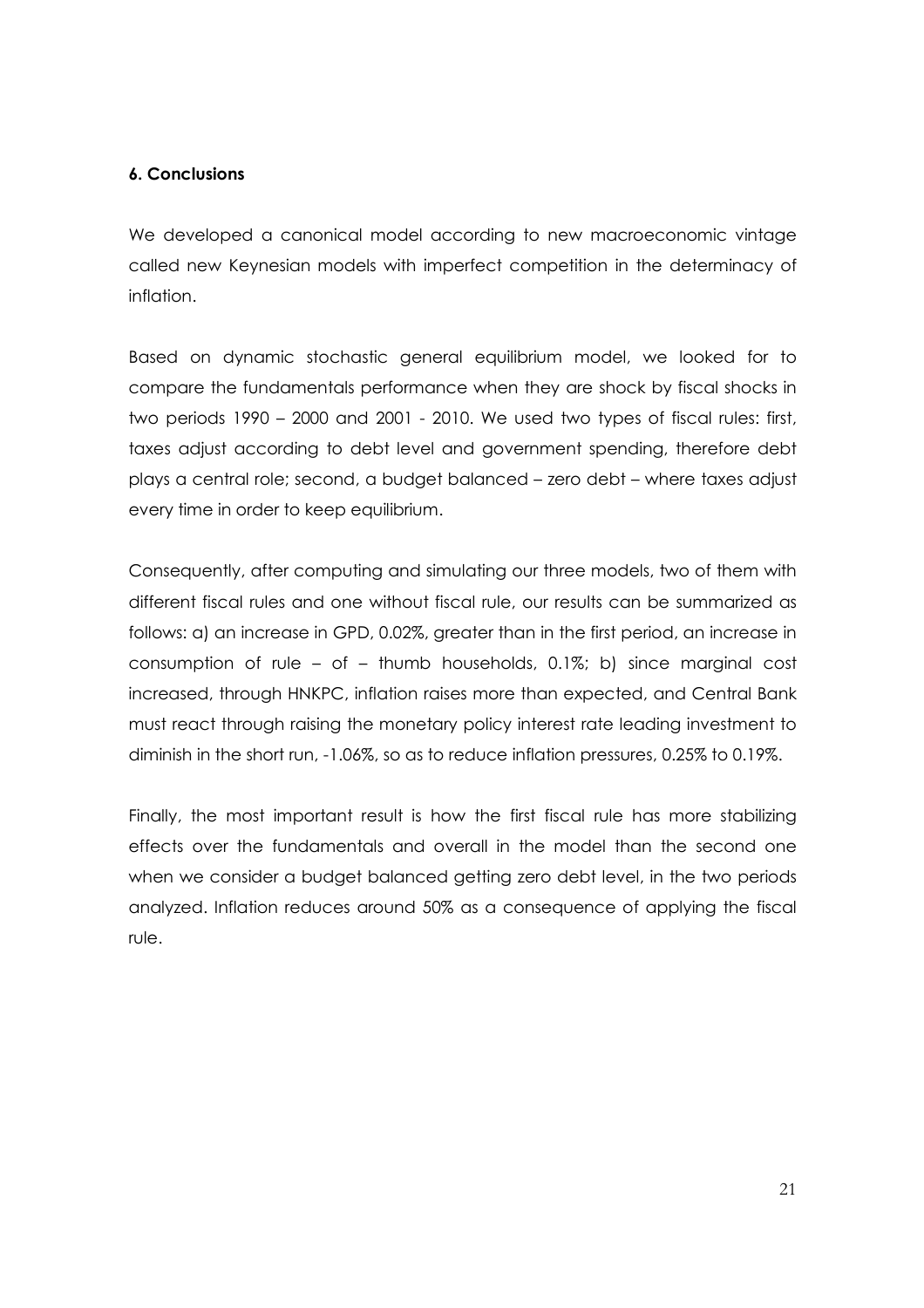#### Bibliography

Andrés, J. and R. Domenéch (2005): "Automatic Stabilizers, Fiscal Rules and Macroecomomic Stability", Valencia University.

Central Bank of Bolivia: Monetary Policy Report, January, 2008.

Bénassy, J-P. (2002), The Macroeconomics of Imperfect Competition and Nonclearing Markets, MIT Press.

Blanchard, O. and R. Perotti (2002). "An Empirical Characterization of the Dynamic Effects of Changes in Government Spending and Taxes on Output." Quarterly Journal of Economics, Nº117, pg 1329-1368.

Caputo, R., Liendo, F and J.P. Medina (2006): "New Keynesian Models for Chile in the Inflation – Targeting Period: A Structural Investigation", Central Bank of Chine, WP 402.

Andrés, J., R. Doménech and C. Leith (2006): "Fiscal Policy, Macroeconomic Stability and Finite Horizons". Scottish Journal of Political Economy, 53(1).

Fatás, A. and I. Mihov (2001). "The Effects of Fiscal Policy on Consumption and Employment: Theory and Evidence." INSEAD, Working Paper.

Favero, C. (2001): Applied Macroeconomitrics, Oxford University Press.

Galí, J. (1994): "Government Size and Macroeconomic Stability". European **Economic Review**, 38(1), 117-132.

Gali, J. and R. Perotti (2003): "Fiscal Policy and Monetary Integration in Europe". Economic Policy,

37.533-72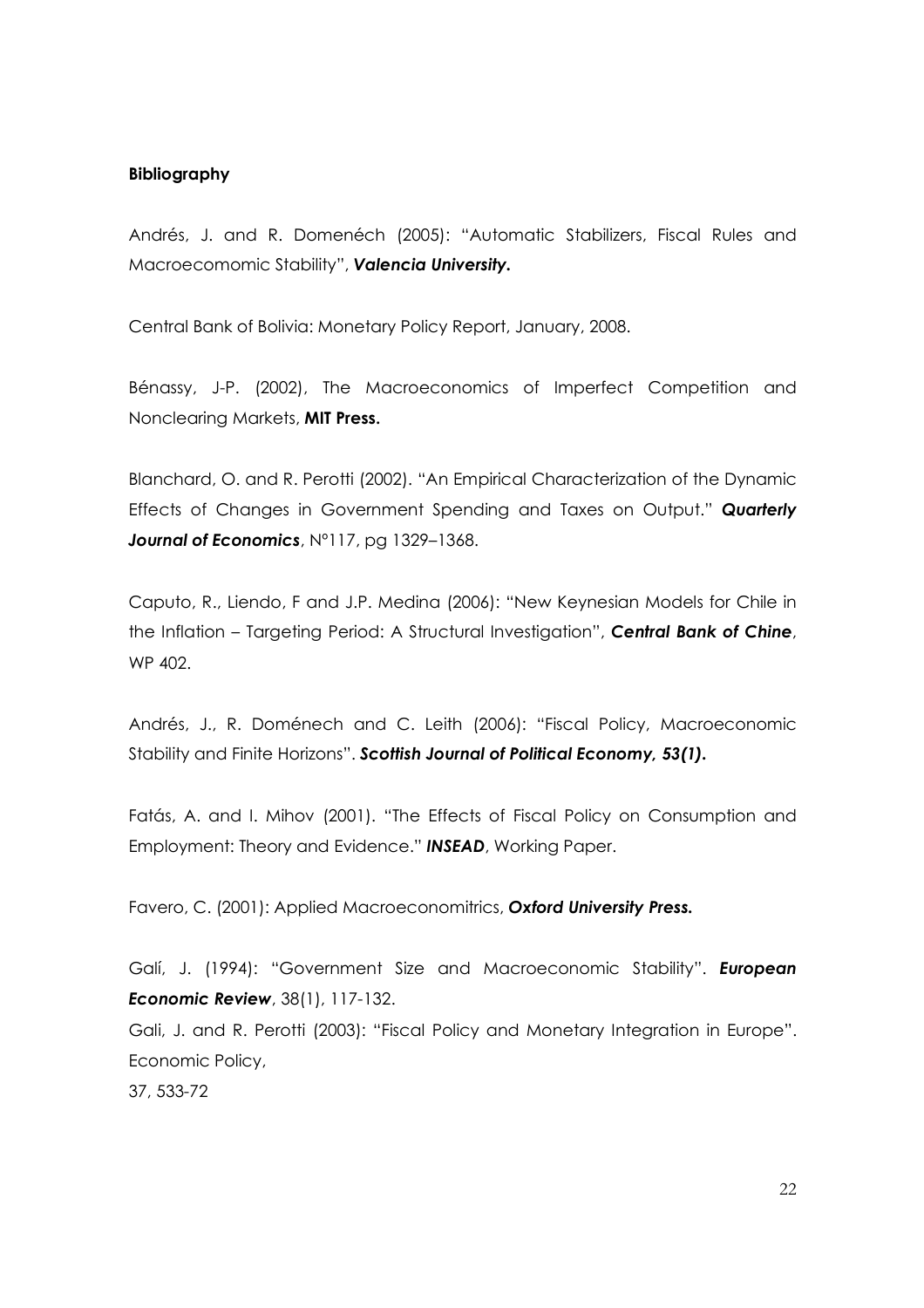Galí, J. and M. Echeinbaum (2004): "Monetary Policy and Exchange Rate Volatility in a Small Open Economy", **Review of Economic Studies**. N° 72, pg 707 – 734.

Galí, J., López – Salido, D. and J. Vallés (2007): "Understanding the Effects of Government Spending on Consumption", European Economic Association, Vol 5,  $N^{\circ}$  1, pgh 227 – 270.

Galí, J. and M. Gertler (1999): "Inflation dynamics: a structural econometric approach" Journal of Monetary Economics, Vol. 44, Nº 2, pg. 195-222.

García, C. and J. Restrepo (2006): "The Case of Countercyclical Rule - Based Fiscal Regime", Central Bank of Chile.

García, C. and J. Restrepo (2007): "How Effective is Government Spending in a Small Open Economy with Distortionary Taxes", Central Bank of Chile.

Hemming, R., M. Kell and S. Mahfouz (2002): "The Effectiveness of Fiscal Policy in Stimulating Economic Activity-A Review of the Literature". **IMF** Working Paper WP/02/208.

Kocherlacota, N (2009): "ModernMacroeconomic Models as Tools for Economic Policy", Federal Reserve Bank of Minneapolis.

López-Salido D. and R. Blakrishnan (2002): "Understanding UK inflation: the role of openness" Bank of England, WP 164.

Mountford, A. and H. Uhlig (2004): "What Are the Effects of Fiscal Policy Shocks?". Mimeo.

# **Humboldt University.**

Schmitt-Grohé, S. andM. Uribe (1997): "Balanced-Budget Rules, Distortionary Taxes and Aggregate Instability". Journal of Political Economy, 105 (5), 976-1000.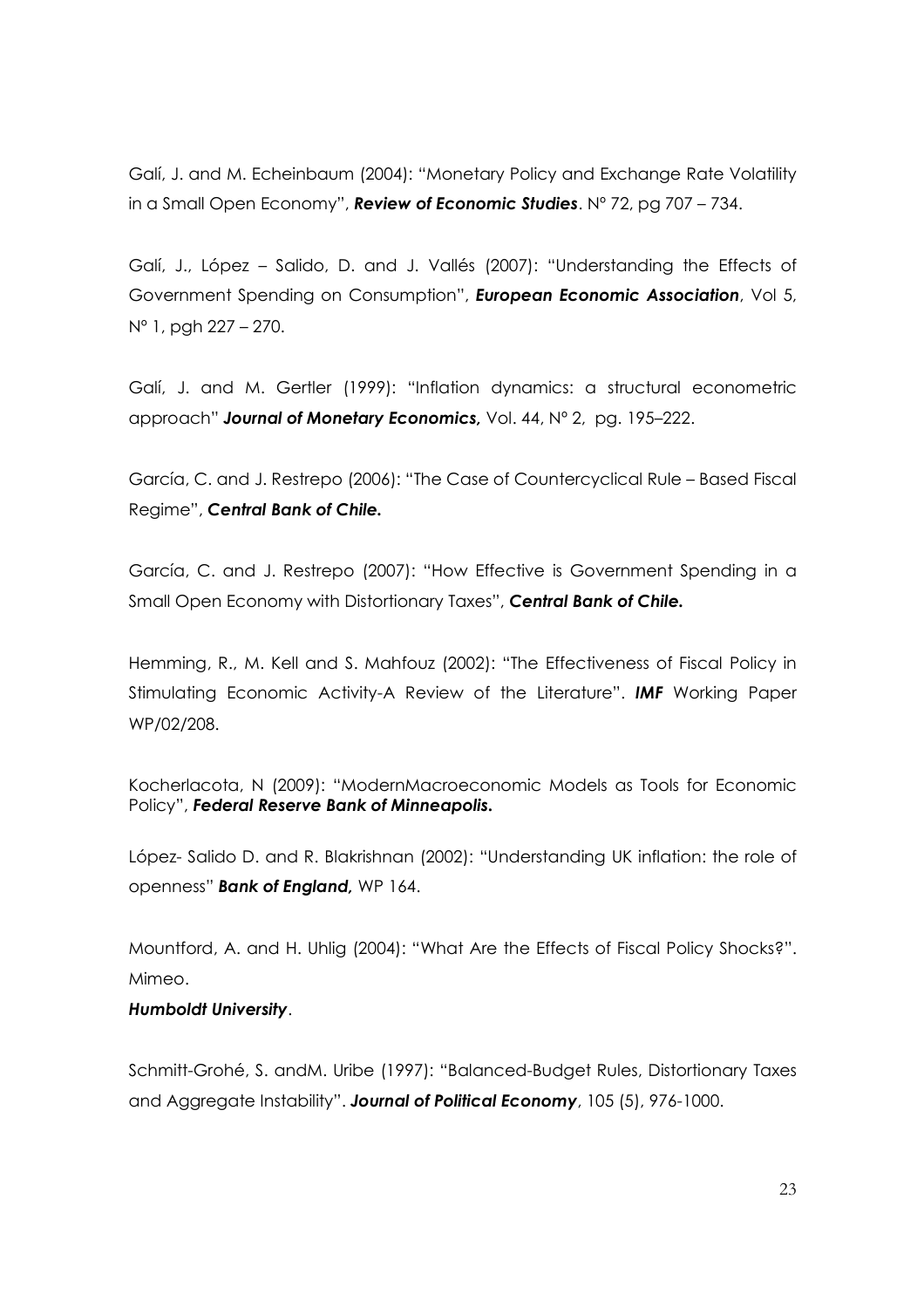Schmidt-Hebbel, K. and M. Tapia (2002): "Inflation Targeting in Chile", North American Journal of Economics and Finance Nº 13, pg 125 - 146.

Smets, F. and R. Wouters (2002): "An Estimated Stochastic Dynamic General Equilibrium Model of the Euro Area", European Central Bank.

Valdivia, D. (2008): "¿Es importante la fijación de precios para entender la dinámica de la inflación en Bolivia?", INESAD, WP Nº 02/2008.

Valdivia, D. and Montenegro, M (2008): "Bolivia's Fiscal Rules: Dynamic Stochastic General Equilibrium Model Approach", 5<sup>th</sup> DYNARE conference, Oslo-Norway.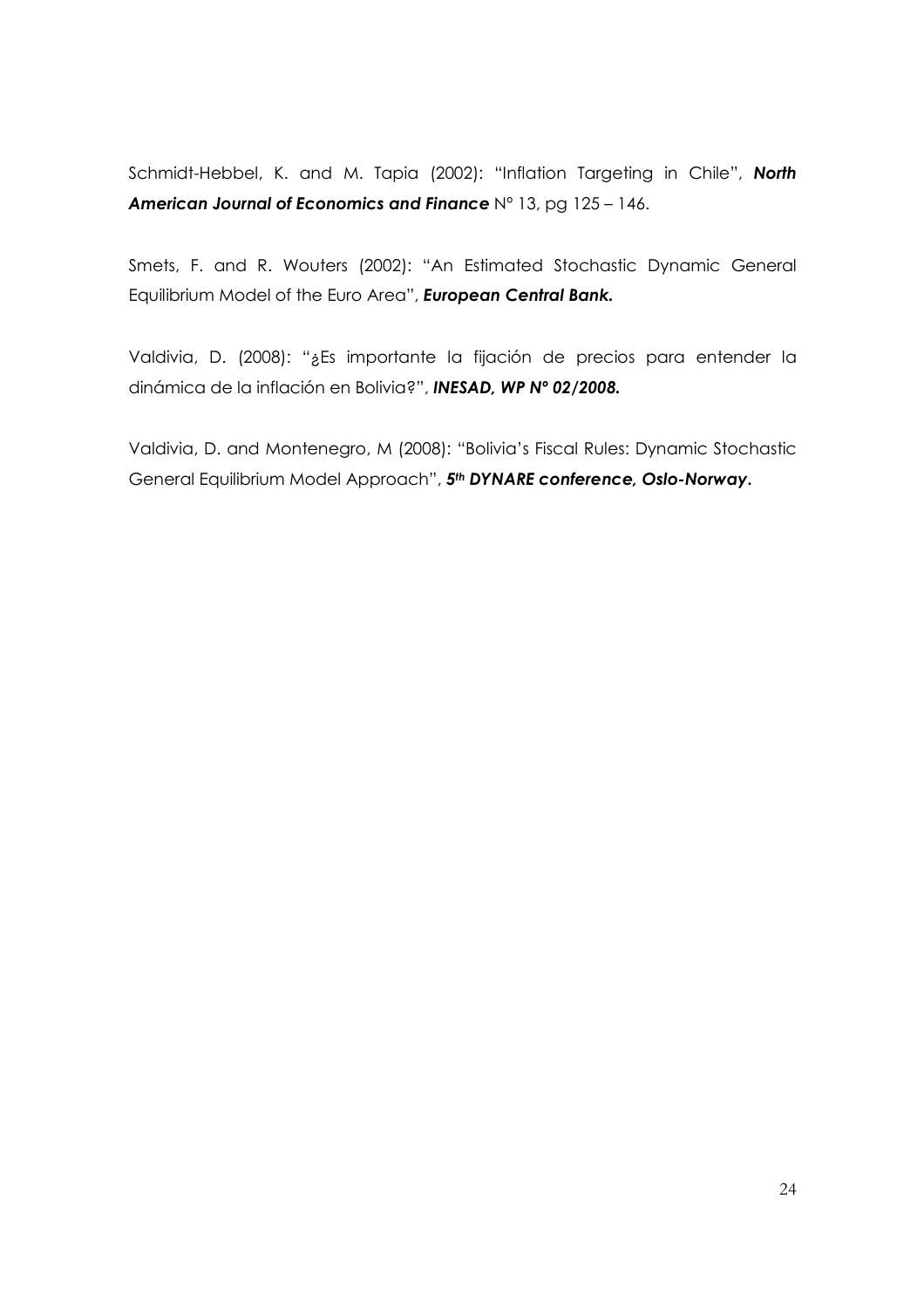# Table N° 2

# **Steady States**

|           | ∽<br>◡<br>- | ∽<br>ט' | $\lambda$<br>- | M<br>$\mathbf{v}$ | $\lambda$<br>ΙX<br>- | <b>TCR</b> | PF P   | lvf<br>$\mathbf{v}$<br>- | ltau.  | $g_{-}$ | $\mathbf{v}$<br>. .<br><u>.</u> |
|-----------|-------------|---------|----------------|-------------------|----------------------|------------|--------|--------------------------|--------|---------|---------------------------------|
| 1990-2000 | 0.7672      | 0.1340  | 0.1707         | 0.2784            | 0.2051               | 0.9541     | 0.4596 | 1.9410                   | 0.1564 | 0.1750  | 0.1197                          |
| 2001-2010 | 0.6736      | 0.1509  | 0.1490         | 0.3070            | 0.3360               | 1.0104     | 0.5627 | 1,8495                   | 0,2976 | 0.2249  | 0.1961                          |

# Table N° 3

# **Basic Parameters**

| $\sigma$ Risk aversion coefficient                                   | 2                 |
|----------------------------------------------------------------------|-------------------|
| $\tau$ <sup>c</sup> consumption tax rate                             | 20%               |
| $\tau^n$ Labor tax rate                                              | 13%               |
| $\tau$ <sup>k</sup> Capital tax rate                                 | 40%               |
| $\lambda$ Weight of rule – of – thumb households                     | 0.7               |
| φ Marginal elasticity of labor disutility                            | 1.7               |
| $vc$ Consumption idiosyncratic shock in ss                           |                   |
| $vn$ Labor idiosyncratic shock in ss                                 |                   |
| δ Depreciation rate                                                  | 0.25              |
| $\eta$ Investment elasticity to Q                                    |                   |
| $\Pi$ Inflation in ss                                                | $2.18\% - 1.14\%$ |
| $\eta$ <sup>x</sup> RER elasticity exports                           |                   |
| $\alpha$ Capital share in CES production function                    | 0.61              |
| Ef HNKPC forward parameter                                           | 0.4966            |
| E <sup>b</sup> HNKPC backward parameter                              | 0.4581            |
| $\lambda_{\pi}$ HNKPC marginal cost parameter                        | 0.4852            |
| $\chi_{\text{mc}}$ HNKPC foreign pass-through                        | 0.4278            |
| $\sigma_s$ CES Substitution elasticity                               | 2                 |
| $\psi$ Taylor rule inertial interest rate component                  | $0.84 - 0.91$     |
| $\psi_{\pi}$ Taylor rule inflation component                         | $2.14 - 3.42$     |
| $\psi$ Taylor rule output component                                  | $0.023 - 0.046$   |
| $\psi$ <sub>s</sub> Taylor rule nominal Exchange rate variation comp | $8.94 - 6.13$     |
|                                                                      |                   |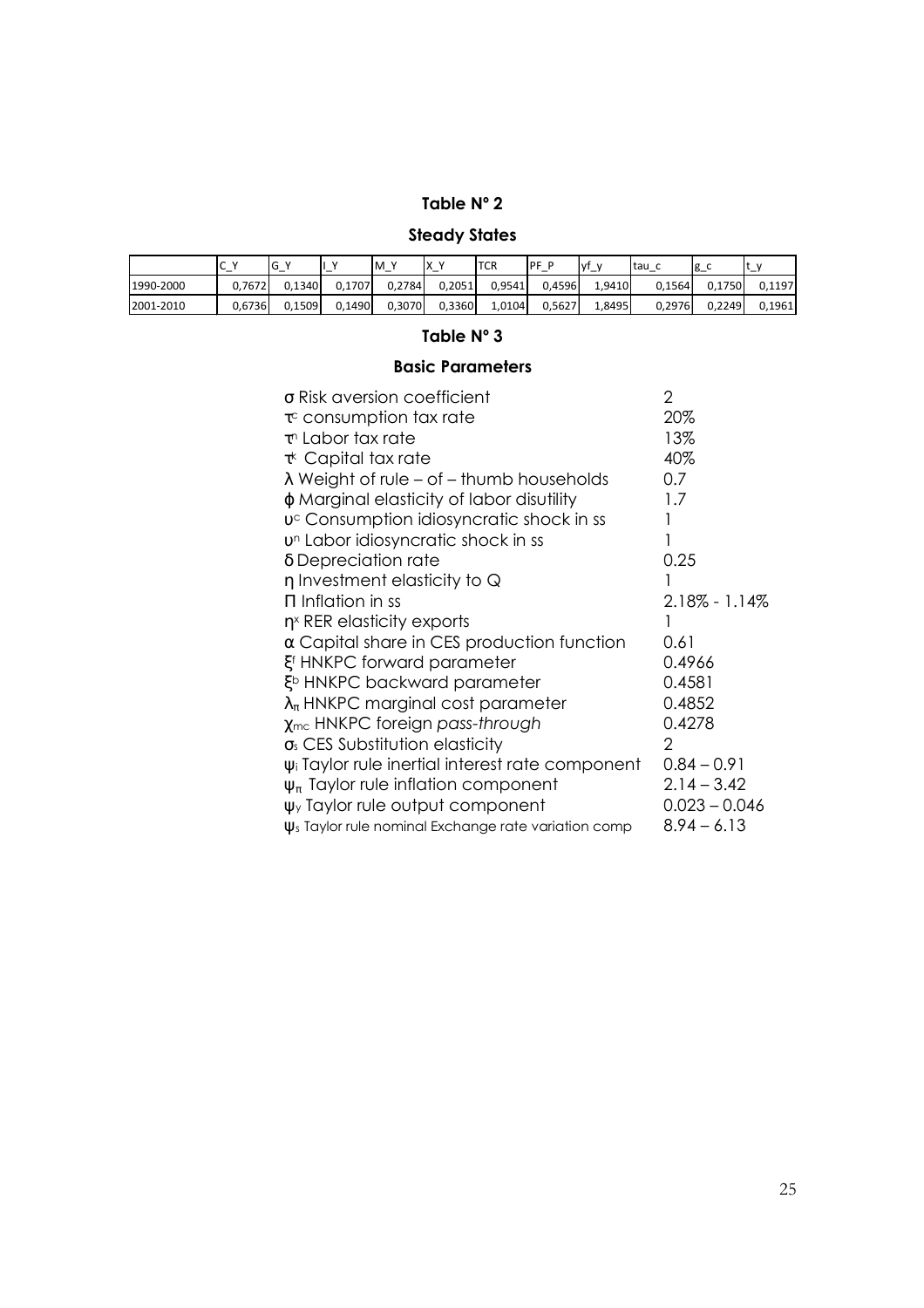Figure N° 2 **Fiscal Shock Impulse Responses** 

No Rule

1990-2000



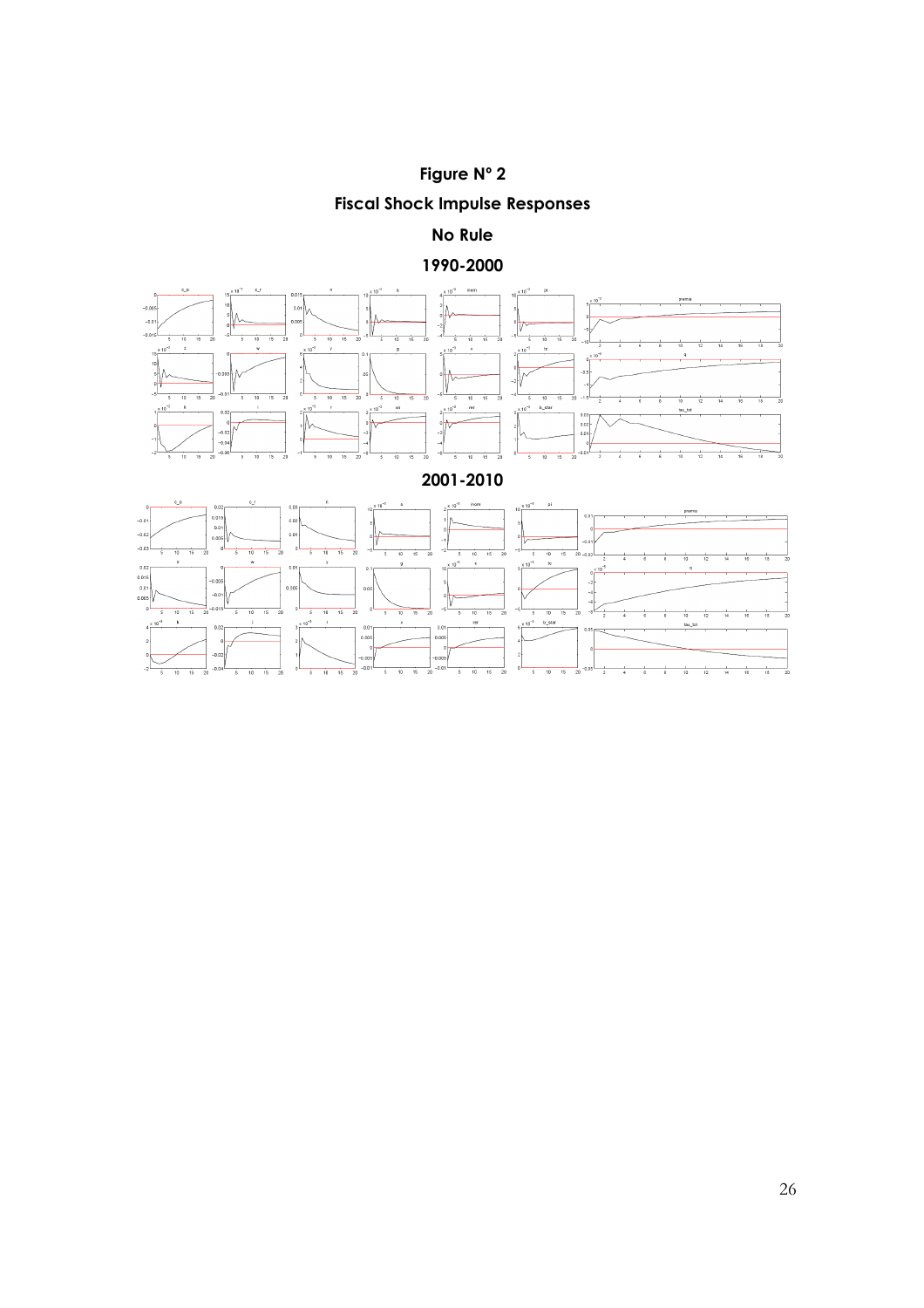

Rule 2

1990-2000



 $\overline{10}$  $\overline{15}$   $rac{1}{16}$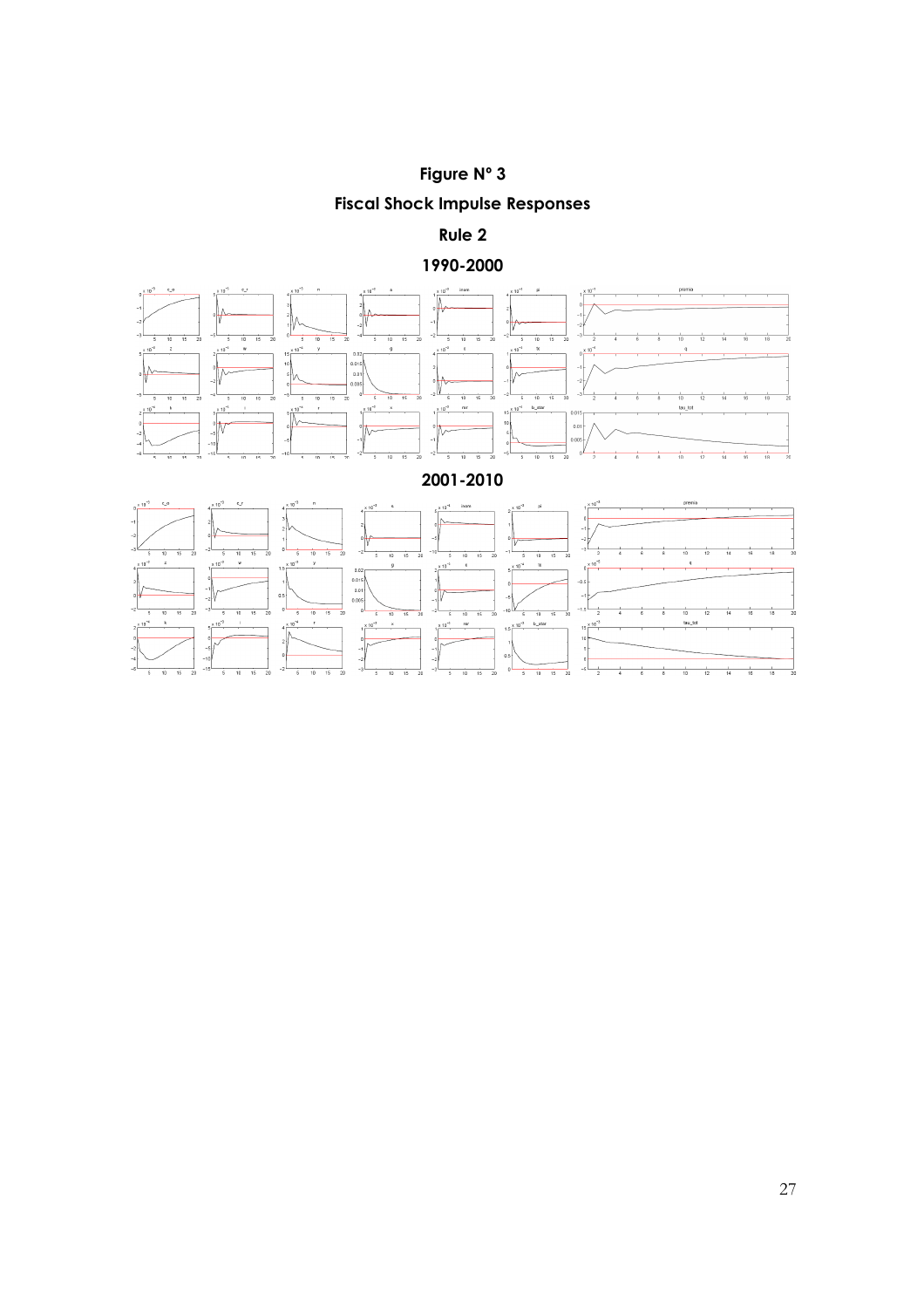Figure Nº 4 **Fiscal Shock Impulse Responses** 

Rule 2







R1 rule 1, R2 rule 2 and "C" represent the canonical model without rule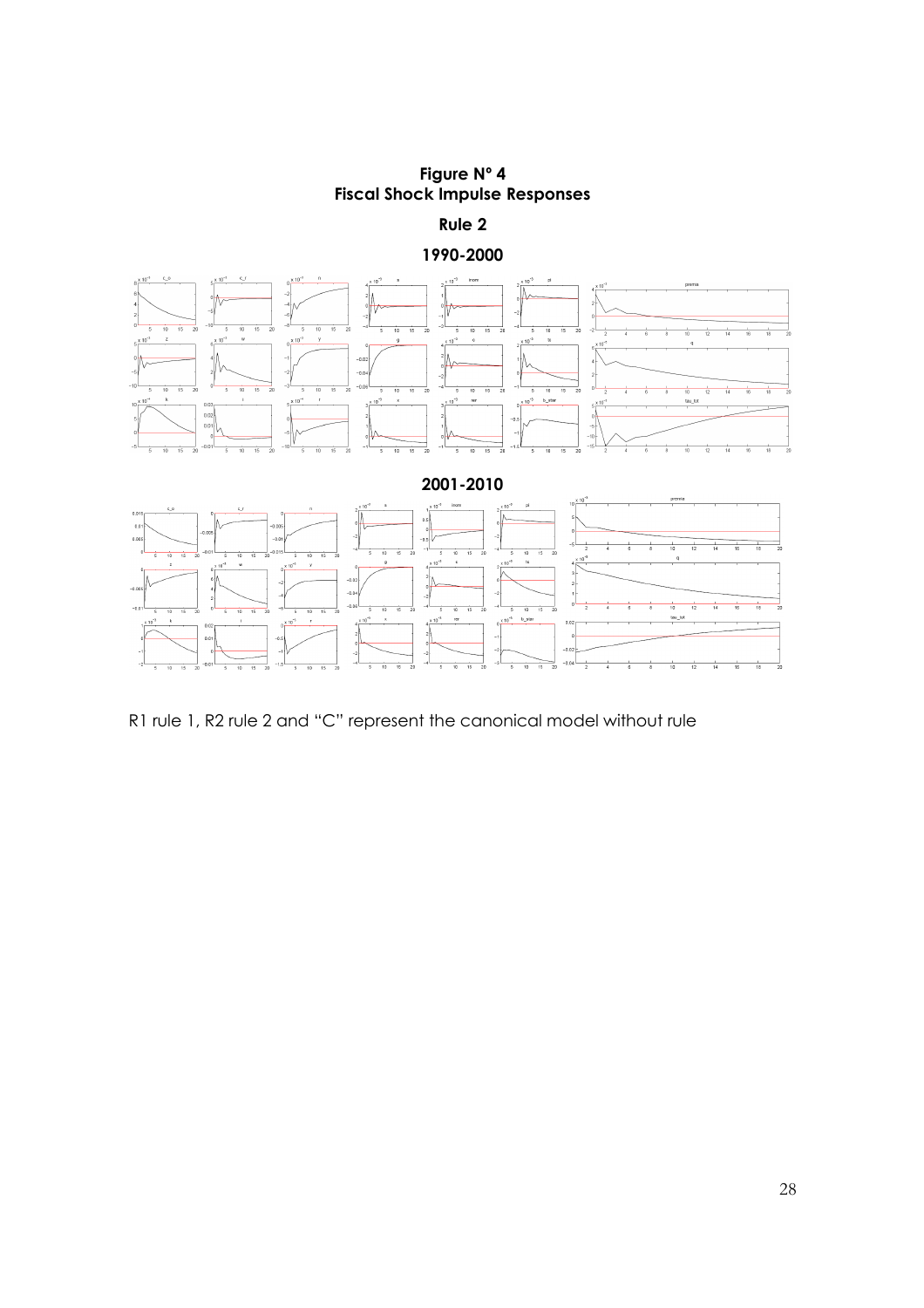# **Appendix A**

#### Log – linearized Model

Log-linearized model solution around the steady state is:

Ricardian and rule-of-thumb households:

$$
c_{t}^{o} = c_{t+1}^{o} - \frac{1}{\sigma} \left[ r_{t} - \hat{\pi}_{t+1} + v_{t+1}^{c} - v_{t}^{c} - \left( \frac{\tau^{c}}{1 + \tau^{c}} \right) \Delta \hat{\tau}_{t+1}^{c} \right]
$$

$$
c_{t}^{r} = w_{t} - n_{t} - \left( \frac{\tau^{w}}{1 - \tau^{w}} \right) \hat{\tau}_{t}^{w} - \left( \frac{\tau^{c}}{1 + \tau^{c}} \right) \hat{\tau}_{t}^{c}
$$

Aggregation of consumption:

$$
c_t = \lambda c_t^r + (1 - \lambda) c_t^o
$$

Labor supply:

$$
w_t = \left(\frac{\tau^N}{1-\tau^N}\right)\hat{\tau}^N_t + \left(\frac{\tau^c}{1-\tau^N}\right)\frac{N^{\varphi}C^{\circ\sigma}}{W^{\circ\sigma}\gamma^c} \hat{\tau}^c_t + \mathcal{D}^N_t - \mathcal{D}^c_t + \mathcal{Q}n_t + \sigma c_t^{\circ\sigma}
$$

Interest rate and investment return are given by:

$$
r_{i} = \left(\frac{R+\delta}{1+R}\right)z_{i+1}
$$

$$
q_{\iota} = \left(\frac{1-\delta}{1+R} + \left(\frac{\eta-1}{1+R}\right)\delta\Pi\right)q_{\iota+1} + \left(1-\tau^{\kappa}\left(\frac{R+\delta}{1+R}\right)\Pi_{Z_{\iota+1}} - \left(\frac{R+\delta}{1+R}\right)\Pi_{\iota}\tau^{\kappa}\hat{\tau}_{\iota+1}^{\kappa}\right) - \left(\left(1-\tau^{\kappa}\left(\frac{R+\delta}{1+R}\right) + \left(\frac{1-\delta}{1+R}\right)\Pi_{\iota}\tau_{\iota} - \hat{\pi}_{\iota+1}\right)\right)
$$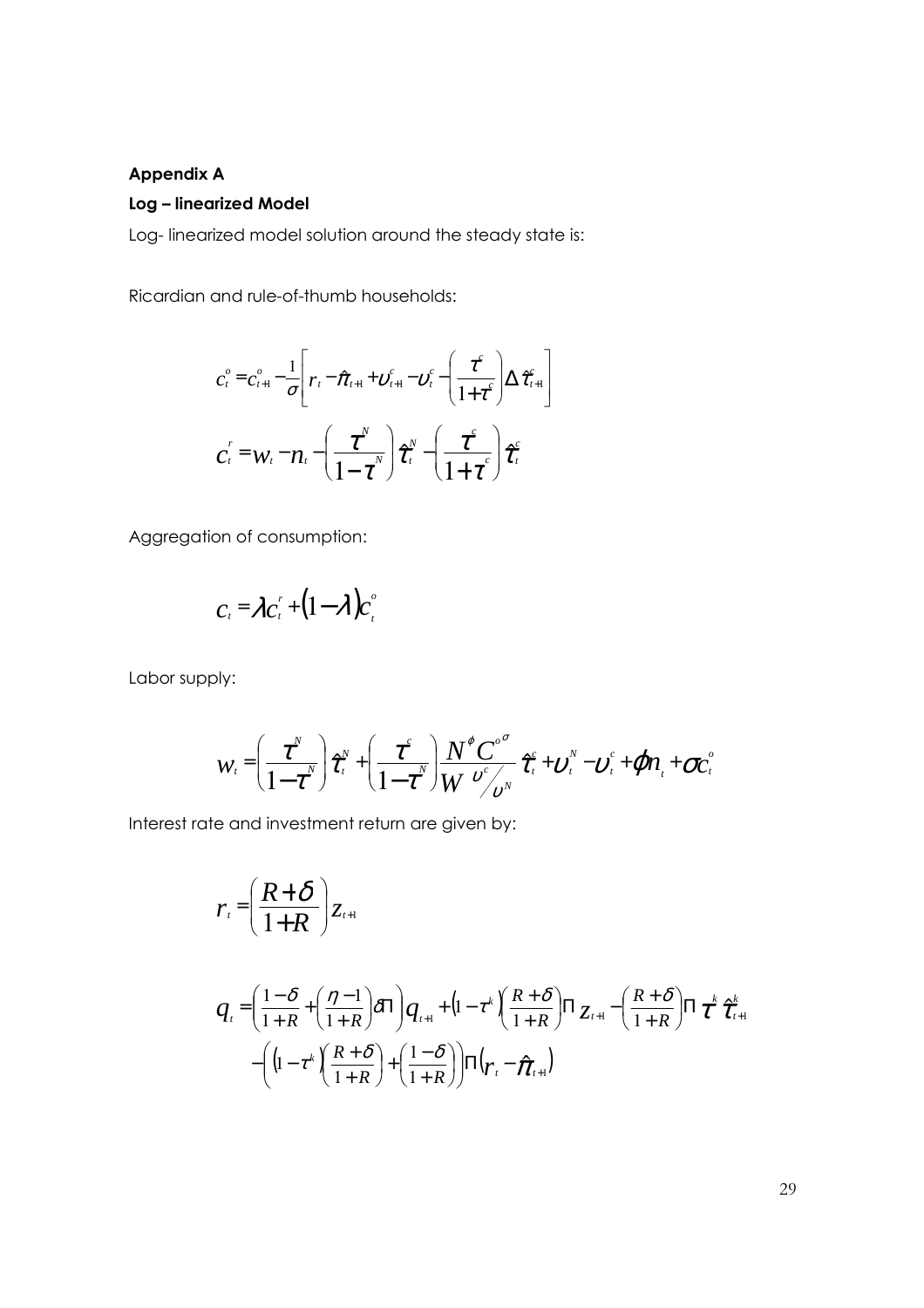Capital law of movement:

$$
k_{t+1} = (1-\delta)k_{t} + \delta t_{t}
$$

Equilibrium:

$$
y_{i} = \frac{C}{Y}C_{i} + \frac{I}{Y}\dot{t}_{i} + \frac{G}{Y}g_{i} + \frac{XN}{Y}xn_{i}
$$

Labor, investment, capital and debt aggregation are given by:

$$
n_{i} = \lambda n_{i}^{r} + (1 - \lambda) n_{i}^{o}
$$
  
\n
$$
i_{i} = i_{i}^{o}
$$
  
\n
$$
k_{i} = k_{i}^{o}
$$
  
\n
$$
b_{i} = b_{i}^{o}
$$
  
\n
$$
b_{i}^{*} = b_{i}^{o^{*}} (1 - \lambda) b_{i}^{o^{*}}
$$

The economy constraint:

$$
\Phi \dot{b}_{t}^{*} = \frac{1}{R^{*}} \dot{b}_{t+1}^{*} + y_{t} - \frac{C}{Y} c_{t} - \frac{I}{Y} \dot{t}_{t} - \frac{G}{Y} g_{t} + \frac{P^{F}}{P} \frac{Y^{F}}{Y} p_{t}^{F} + \left(\frac{P^{F}}{P} - R E R\right) \frac{Y^{F}}{Y} y_{t}^{F}
$$

$$
- R E R \frac{Y^{F}}{Y} P C r_{t} - \left(\frac{P^{F}}{P} \frac{Y^{F}}{Y} + \left(\frac{1}{R^{*}} - \Phi\right)\right) p_{t} + \left(\frac{1}{R^{*}} - \Phi\right) S_{t} - \frac{1}{R^{*}} \hat{\phi}_{t}
$$

Country risk premium:

$$
\hat{\phi}_t = s_t - p_t + b_t - y_t
$$

Foreign production function

$$
y_t^F = \boldsymbol{\rho}^{yf} y_{t-1}^F + \boldsymbol{\varepsilon}_t^{yf}
$$

Exports:

$$
x_t = \eta^x r e r_t + c_t^*
$$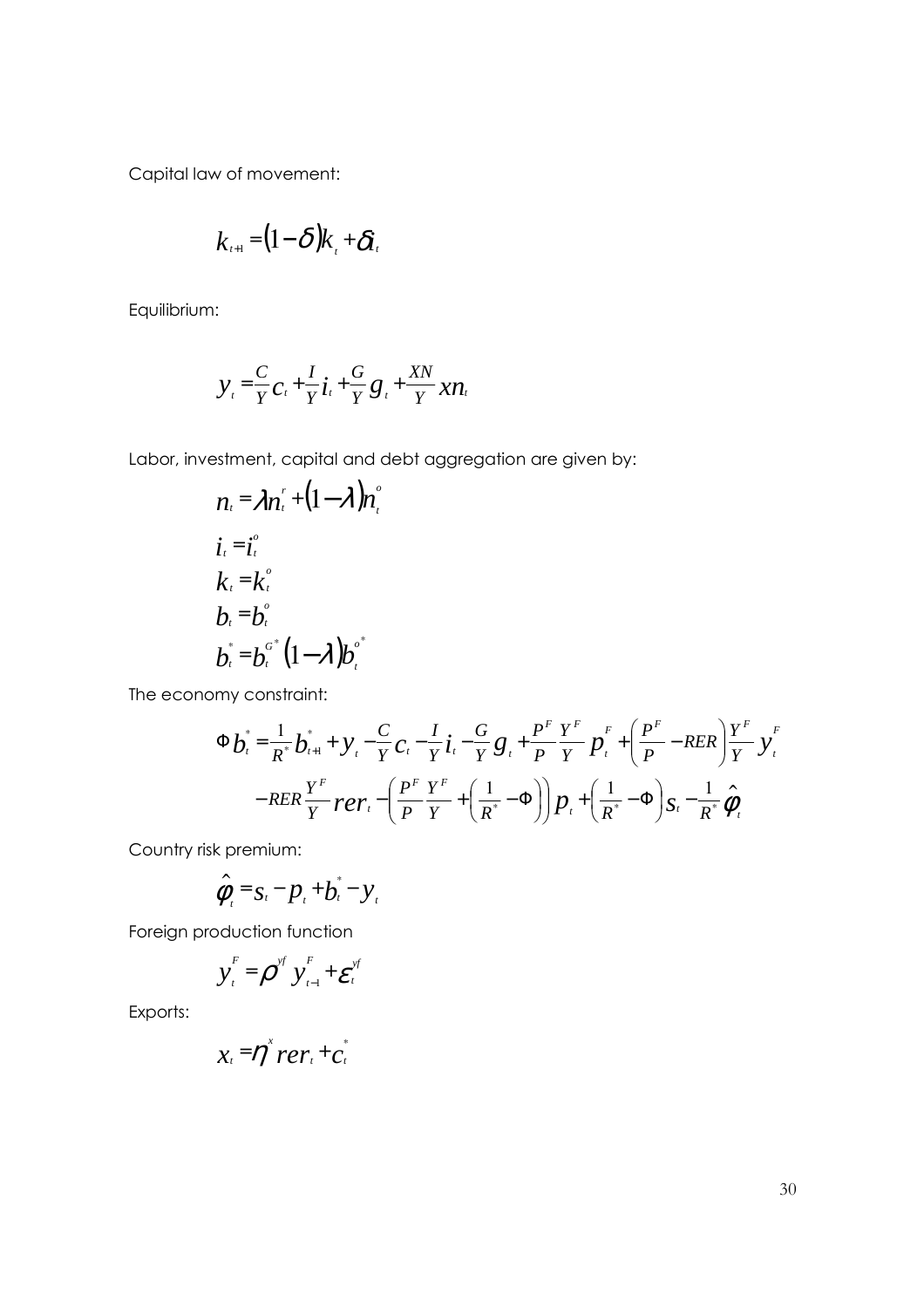Real Exchange rate:

$$
rer_t = s_t + p_t^{F^*} - p_t
$$

Labor and consumption shocks:

$$
\boldsymbol{v}_{t}^{c} = \boldsymbol{\rho}^{c} \boldsymbol{v}_{t-1}^{c} + \boldsymbol{\varepsilon}_{t}^{c}
$$

$$
\boldsymbol{v}_{t}^{N} = \boldsymbol{\rho}^{N} \boldsymbol{v}_{t-1}^{N} + \boldsymbol{\varepsilon}_{t}^{N}
$$

Technological shock

$$
a_t = \rho^a a_{t-1} + \varepsilon_t^a
$$

Monetary shock

$$
\boldsymbol{v}_t^m = \boldsymbol{\rho}^m \boldsymbol{v}_{t-1}^m + \boldsymbol{\varepsilon}_t^m
$$

Fiscal shock

$$
g_t = \rho^g g_{t-1} + \varepsilon^g_t
$$

Foreign interest rate shock

$$
r_t^* = \rho^{r^*} r_{t-1}^* + \varepsilon_t^{r^*}
$$

Foreign prices shock

$$
p_t^{F^*} = \rho^{p^{F^*}} p_{t-1}^{F^*} + \varepsilon_t^{p^{F^*}}
$$

Taxes shock

$$
\tau_t^c = \rho^r \tau_{t-1}^c + \varepsilon_t^r
$$

$$
\tau_t^k = \rho^r \tau_{t-1}^k + \varepsilon_t^r
$$

$$
\tau_t^N = \rho^r \tau_{t-1}^N + \varepsilon_t^r
$$

÷.

Firm's decisions

$$
n_t - m_t = p_t^m - w_t
$$

Production function is given by

$$
y_t = a_t + \alpha m_t + (1 - \alpha) n_t
$$